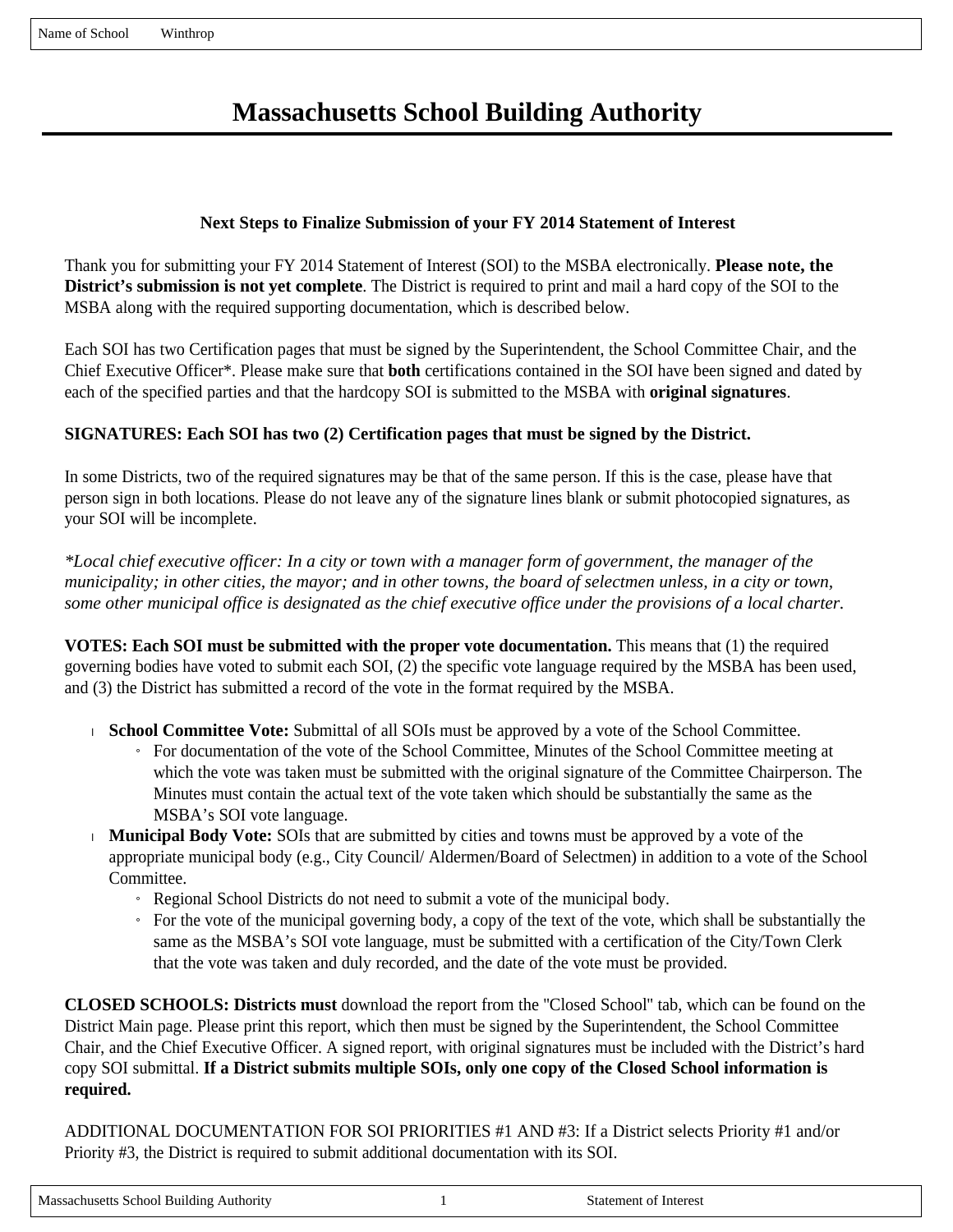- If a District selects Priority  $#1$ , Replacement or renovation of a building which is structurally unsound or otherwise in a condition seriously jeopardizing the health and safety of the school children, where no alternative exists, the MSBA requires a hard copy of the engineering or other report detailing the nature and severity of the problem and a written professional opinion of how imminent the system failure is likely to manifest itself. The District also must submit photographs of the problematic building area or system to the MSBA.
- If a District selects Priority  $#3$ , Prevention of a loss of accreditation, the MSBA requires the full accreditation report(s) and any supporting correspondence between the District and the accrediting entity.

**ADDITIONAL INFORMATION:** In addition to the information required with the SOI hard copy submittal, the District may also provide any reports, pictures, or other information they feel will give the MSBA a better understanding of the issues identified at a facility.

If you have any questions about the SOI process please contact Brian McLaughlin at 617-720-4466 or Brian.McLaughlin@massschoolbuildings.org.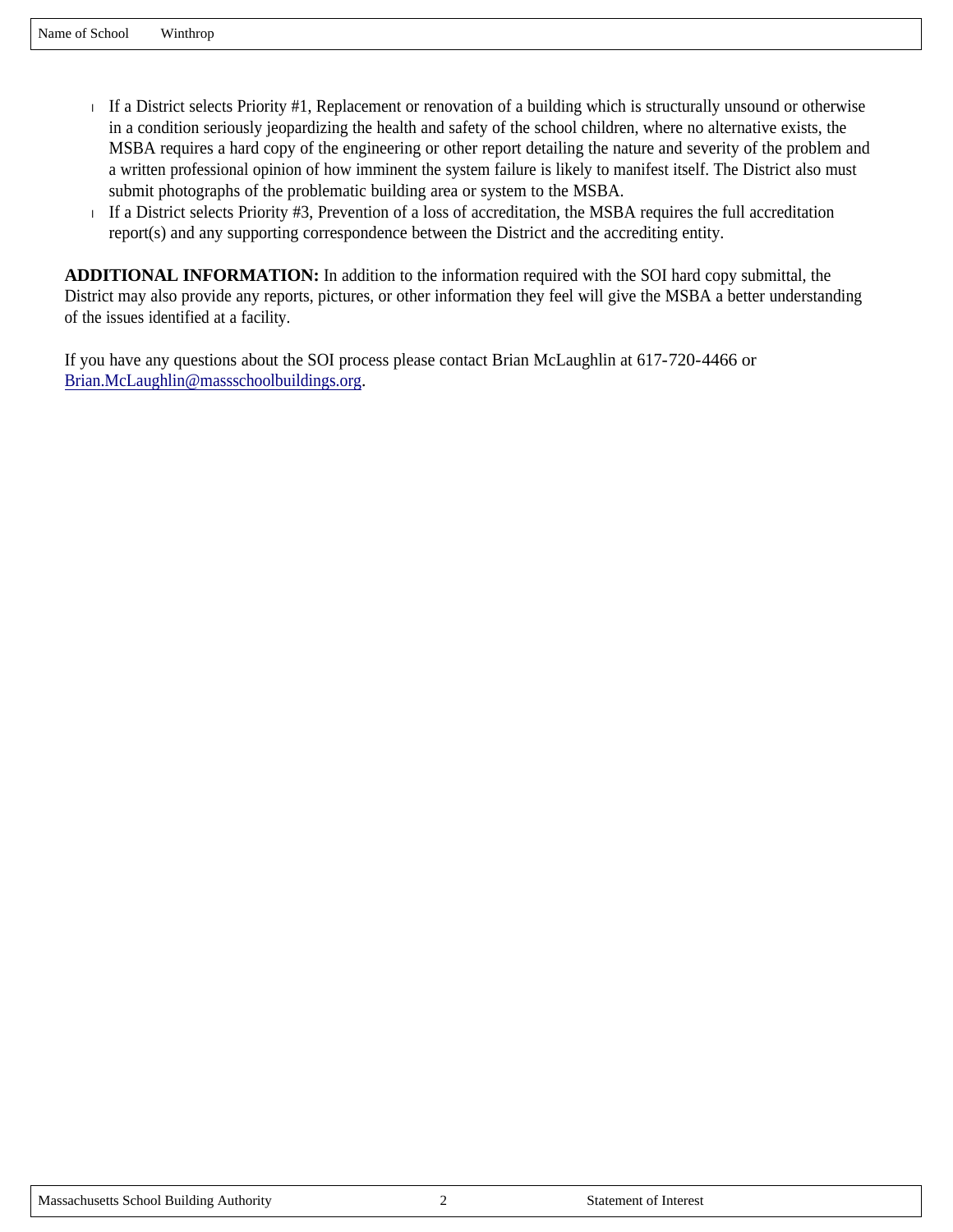Name of School Winthrop

# **Massachusetts School Building Authority**

| School District Ipswich    |                                                    |
|----------------------------|----------------------------------------------------|
|                            | District Contact Joanne M Cuff TEL: (978) 356-2935 |
| Name of School Winthrop    |                                                    |
| Submission Date $4/9/2014$ |                                                    |

# **SOI CERTIFICATION**

To be eligible to submit a Statement of Interest (SOI), a district must certify the following:

- $\overline{P}$  The district hereby acknowledges and agrees that this SOI is NOT an application for funding and that submission of this SOI in no way commits the MSBA to accept an application, approve an application, provide a grant or any other type of funding, or places any other obligation on the MSBA.
- $\Phi$  The district hereby acknowledges that no district shall have any entitlement to funds from the MSBA, pursuant to M.G.L. c. 70B or the provisions of 963 CMR 2.00.
- $\Phi$  The district hereby acknowledges that the provisions of 963 CMR 2.00 shall apply to the district and all projects for which the district is seeking and/or receiving funds for any portion of a municipally-owned or regionally-owned school facility from the MSBA pursuant to M.G.L. c. 70B.
- $\Phi$  The district hereby acknowledges that this SOI is for one existing municipally-owned or regionally-owned public school facility in the district that is currently used or will be used to educate public PreK-12 students and that the facility for which the SOI is being submitted does not serve a solely early childhood or Pre-K student population.
- $\Phi$  After the district completes and submits this SOI electronically, the district must sign the required certifications and submit one signed original hard copy of the SOI to the MSBA, with all of the required documentation described under the "Vote" tab, on or before the deadline.
- <sup>6</sup> The district will schedule and hold a meeting at which the School Committee will vote, using the specific language contained in the "Vote" tab, to authorize the submission of this SOI. This is required for cities, towns, and regional school districts.
- $\Phi$  Prior to the submission of the hard copy of the SOI, the district will schedule and hold a meeting at which the City Council/Board of Aldermen or Board of Selectmen/equivalent governing body will vote, using the specific language contained in the "Vote" tab, to authorize the submission of this SOI. This is not required for regional school districts.
- $\overline{P}$  On or before the SOI deadline, the district will submit the minutes of the meeting at which the School Committee votes to authorize the Superintendent to submit this SOI. The District will use the MSBA's vote template and the vote will specifically reference the school and the priorities for which the SOI is being submitted. The minutes will be signed by the School Committee Chair. This is required for cities, towns, and regional school districts.
- $\Phi$  The district has arranged with the City/Town Clerk to certify the vote of the City Council/Board of Aldermen or Board of Selectmen/equivalent governing body to authorize the Superintendent to submit this SOI. The district will use the MSBA's vote template and submit the full text of this vote, which will specifically reference the school and the priorities for which the SOI is being submitted, to the MSBA on or before the SOI deadline. This is not required for regional school districts.
- $\overline{p}$  The district hereby acknowledges that this SOI submission will not be complete until the MSBA has received all of the required vote documentation and certification signatures in a format acceptable to the MSBA.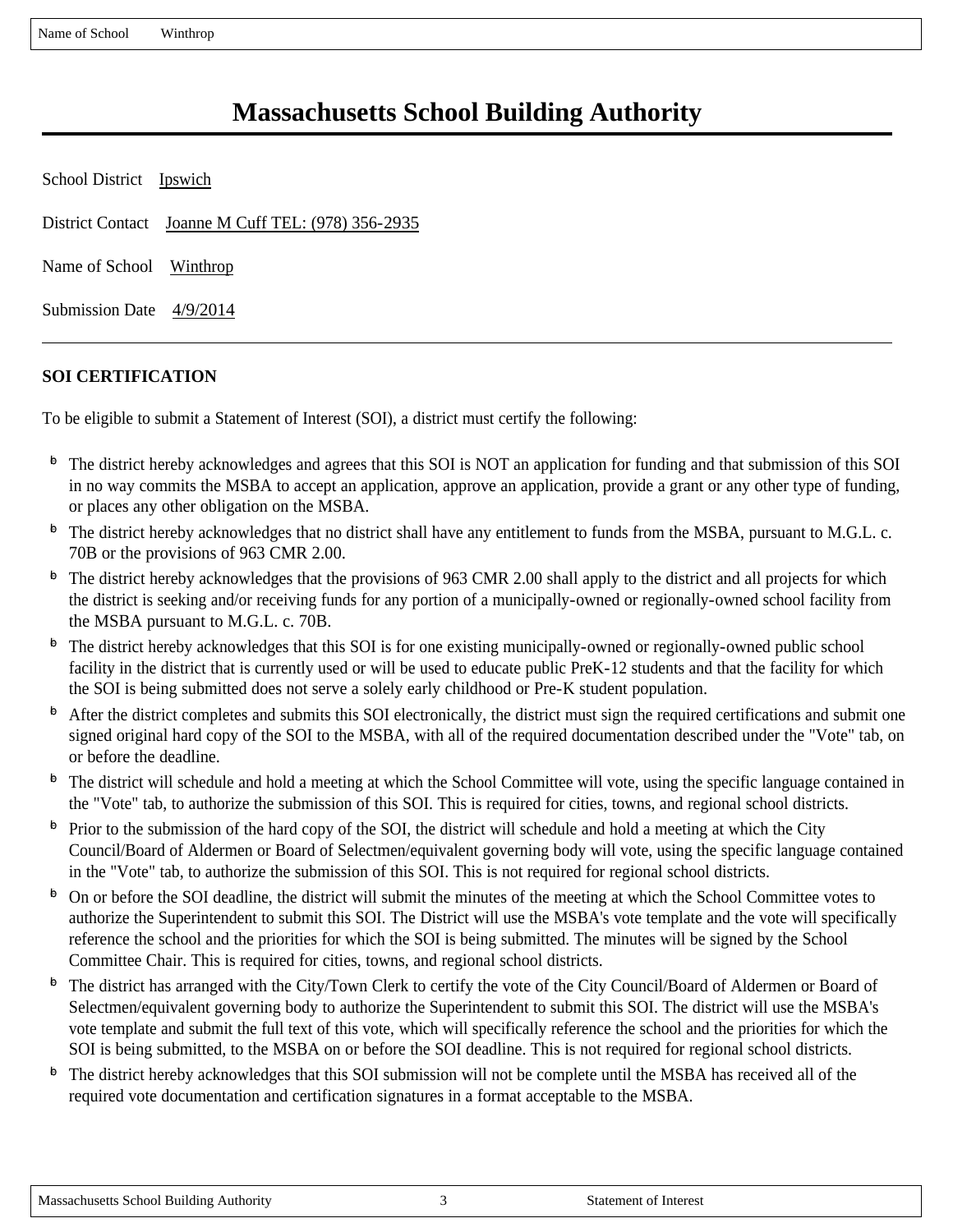| Name of School | Winthrop |
|----------------|----------|
|                |          |

| <b>Chief Executive Officer *</b> | <b>School Committee Chair</b> | <b>Superintendent of Schools</b> |
|----------------------------------|-------------------------------|----------------------------------|
| Robin Crosby                     | <b>Barry Hopping</b>          | William Hart                     |
| <b>Town Manager</b>              |                               |                                  |
| (signature)                      | (signature)                   | (signature)                      |
| Date                             | Date                          | Date                             |

\* Local chief executive officer: In a city or town with a manager form of government, the manager of the municipality; in other cities, the mayor; and in other towns, the board of selectmen unless, in a city or town, some other municipal office is designated to the chief executive office under the provisions of a local charter. Please note, in districts where the Superintendent is also the Local Chief Executive Officer, it is required for the same person to sign the Statement of Interest Certifications twice. Please do not leave any signature lines blank.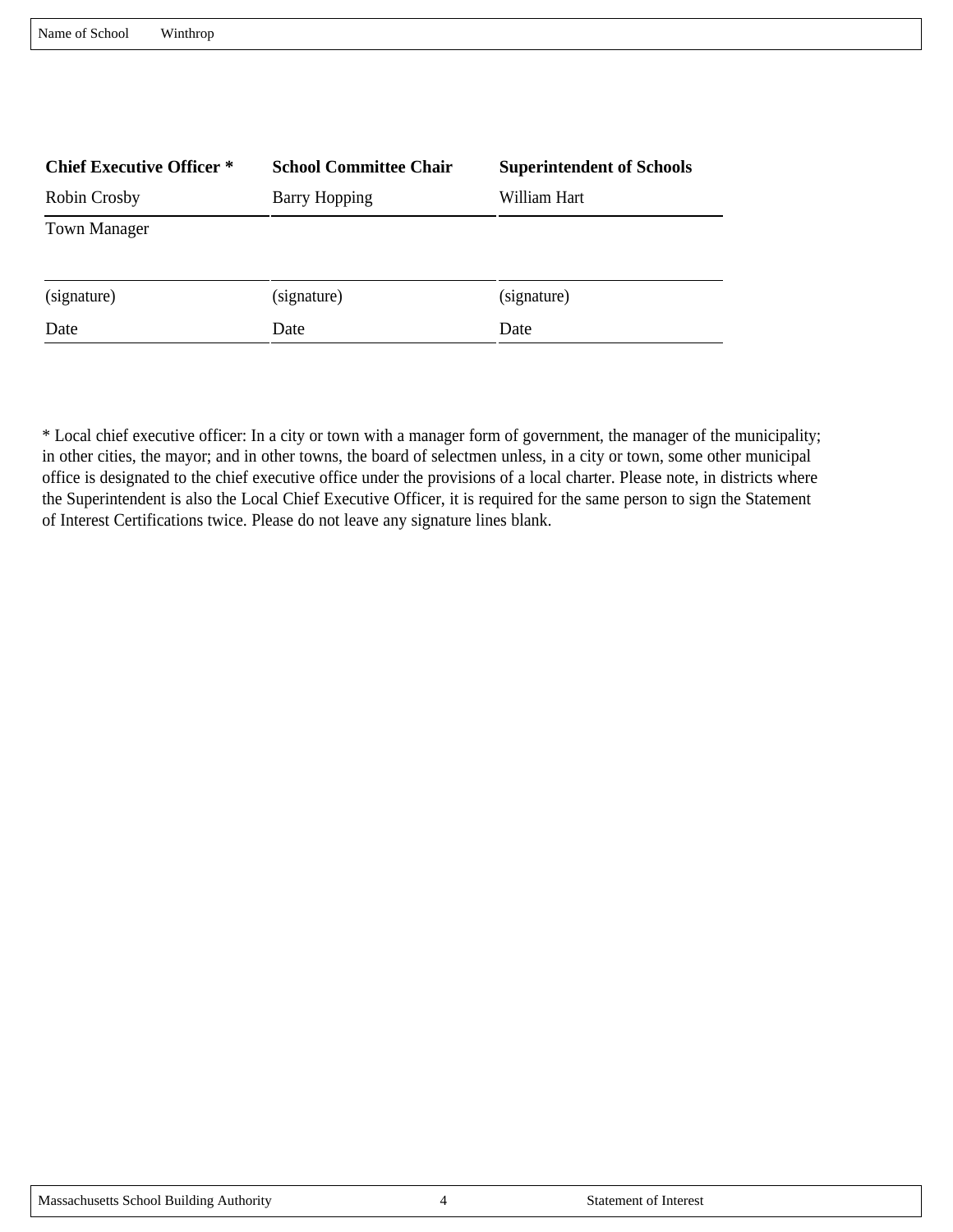Name of School Winthrop

# **Massachusetts School Building Authority**

| School District Ipswich  |                                                    |
|--------------------------|----------------------------------------------------|
|                          | District Contact Joanne M Cuff TEL: (978) 356-2935 |
| Name of School Winthrop  |                                                    |
| Submission Date 4/9/2014 |                                                    |

#### **Note**

#### **The following Priorities have been included in the Statement of Interest:**

- 1.  $\epsilon$  Replacement or renovation of a building which is structurally unsound or otherwise in a condition seriously jeopardizing the health and safety of school children, where no alternative exists.
- 2.  $\overline{p}$  Elimination of existing severe overcrowding.
- 3.  $e^{\theta}$  Prevention of the loss of accreditation.
- 4.  $e^{\epsilon}$  Prevention of severe overcrowding expected to result from increased enrollments.
- 5.  $\overline{p}$  Replacement, renovation or modernization of school facility systems, such as roofs, windows, boilers, heating and ventilation systems, to increase energy conservation and decrease energy related costs in a school facility.
- 6.  $\epsilon$  Short term enrollment growth.
- 7.  $\overline{P}$  Replacement of or addition to obsolete buildings in order to provide for a full range of programs consistent with state and approved local requirements.
- 8.  $\epsilon$  Transition from court-ordered and approved racial balance school districts to walk-to, so-called, or other school districts.

#### **SOI Vote Requirement**

 $\triangleright$  I acknowledge that I have reviewed the MSBA's vote requirements for submitting an SOI which are set forth in the Vote Tab of this SOI. I understand that the MSBA requires votes from specific parties/governing bodies, in a specific format using the language provided by the MSBA. Further, I understand that the MSBA requires certified and signed vote documentation to be submitted with the SOI. I acknowledge that my SOI will not be considered complete and, therefore, will not be reviewed by the MSBA unless the required accompanying vote documentation is submitted to the satisfaction of the MSBA.

| <b>Potential Project Scope:</b>                  | Renovation/Addition                                                                                                                                                                              |
|--------------------------------------------------|--------------------------------------------------------------------------------------------------------------------------------------------------------------------------------------------------|
| Is this SOI the District Priority SOI?           | <b>YES</b>                                                                                                                                                                                       |
| <b>School name of the District Priority SOI:</b> | 2014 Winthrop                                                                                                                                                                                    |
| Is this part of a larger facilities plan?        | YES.                                                                                                                                                                                             |
| If "YES", please provide the following:          |                                                                                                                                                                                                  |
| <b>Facilities Plan Date: 9/18/2012</b>           |                                                                                                                                                                                                  |
| <b>Planning Firm:</b> Ipswich Public Schools     |                                                                                                                                                                                                  |
|                                                  | Please provide an overview of the plan including as much detail as necessary to describe the plan, its<br>goals and how the school facility that is the subject of this SOI fits into that plan: |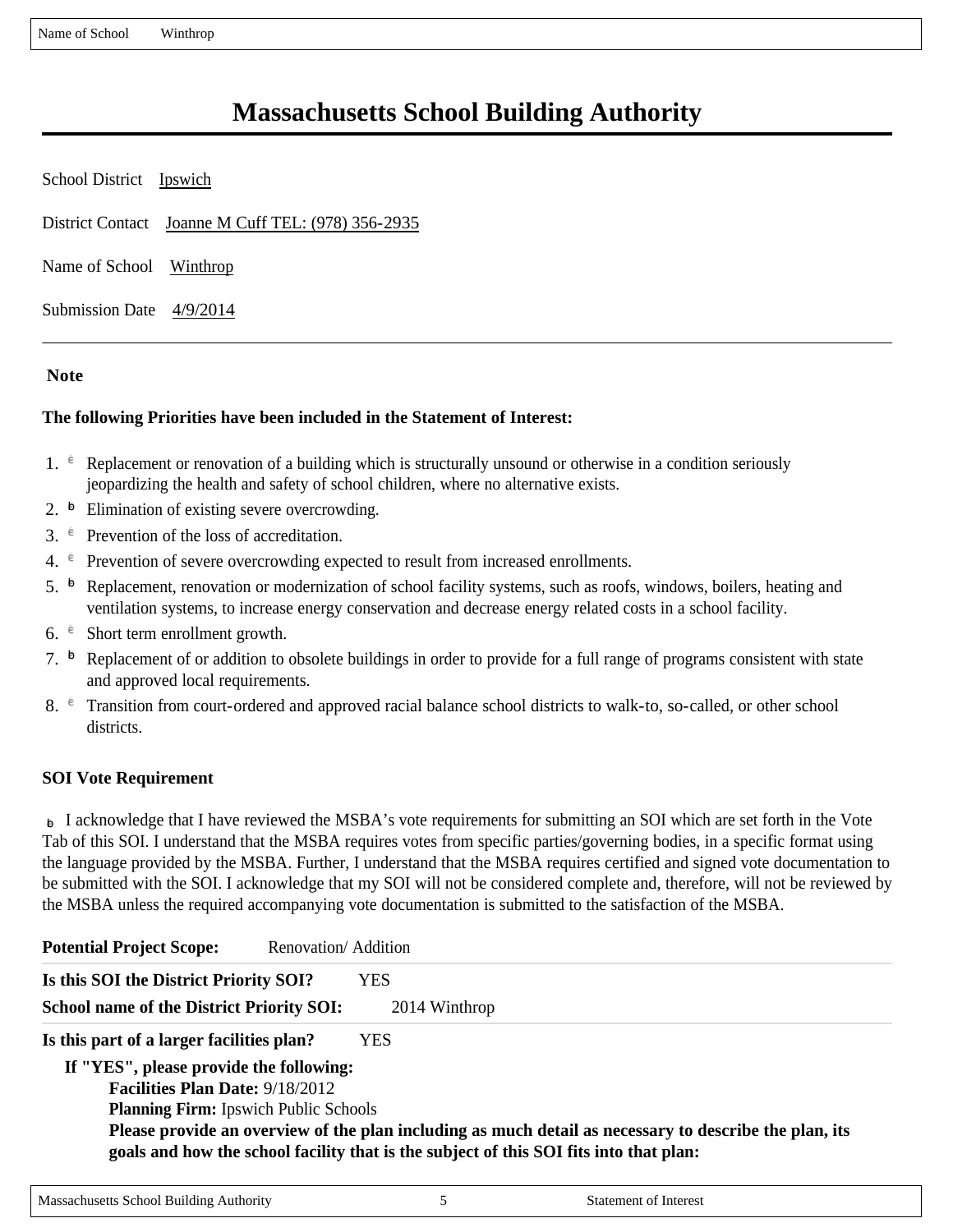The Ipswich Public Schools keeps current a five year capital/facilities plan. The plan identifies major capital projects which would upgrade and improve the physical infrastructure of our school buildings. The plan is reviewed annually with the School Committee and the Town Manager. The goal of the plan is to maintain the school buildings as well as possible under current funding constraints. The major projects outlined in this SOI were identified years ago and remain unaccomplished.

#### **Please provide the current student to teacher ratios at the school facility that is the subject of this SOI: 14 students per teacher**

**Please provide the originally planned student to teacher ratios at the school facility that is the subject of this SOI: 18 students per teacher**

**Does the District have a Master Educational Plan that includes facility goals for this building and all school buildings in District?** NO

**Does the District have related report(s)/document(s) that detail its facilities, student configurations at each facility, and District operational budget information, both current and proposed?** YES

#### **If "YES", please provide title, author, and date of report in area below.**

While the district does not have a Master Education Plan, we will be able to provide the MSBA with details of our facilities, student configurations at each facility and budget information. These documents can be obtained by contacting the Superintendent of Schools.

### **Please include a hard copy of these report(s)/document(s) with your hard copy Statement of Interest submittal.**

**Is there overcrowding at the school facility?** YES

#### **If "YES", please describe in detail, including specific examples of the overcrowding.**

The educational and programming needs of our expanding population of students and staff, combined with the substandard square footage of classroom, gym and cafeteria space result in serious overcrowding issues at our facility. The teacher/student ratio stated above can be misleading in that it includes all professional staff, such as special educators, reading/math specialists, the social worker and the speech and language pathologist. These professionals reflect the expanding needs of our students. Class sizes range from 21-25 students. Space requirements for approximately twentyfour students in each seven hundred square foot classroom means limited educational options. Configuration and types of classroom furniture is restricted, particularly for our older student classrooms. Little to no storage space exists for instructional materials. Technology tools such as computers and projectors are limited due to space restrictions. ABA programming for our non-communicative special education classes occurs in a converted teachers' staff room space, leaving no staff lunch space. In this three hundred and seventy four foot space, little privacy is achievable when addressing maladaptive behaviors and/or unique student learning objectives. Similarly, special education services for the general education population is held in a typical classroom segregated into six minimal spaces to accommodate support staff caseloads. Again, no storage exists. Pull out services are also delivered at the end of hallways. All general music classes occur in a sub-standard, twenty-year-old modular classroom, separated from the building proper, with no running water. Physical education classes are held in a 30x25 ft room, limiting movement opportunities. Fire watches are required for performances as the seating capacity of our cafeteria, our performance location, allows 150 fewer students than enrolled at our school. Lunches are served over a two hour time span because the kitchen and cafeteria cannot accommodate more than seven classes at one time. With all spaces within the building proper used for students, limited office space remains. Speech services requiring a closed space are scheduled to co-exist with the psychologist's testing. The school social worker office,130 square feet, is used to conduct daily social skills groups. No furniture can be in the room during these sessions. The principal's office can accommodate no more than six individuals. No meeting space exists within the building proper for larger groups unless the library is closed. Special education offices are located in the modular. IEP meetings are often conducted while music classes occur, creating severe hearing challenges.

# **Has the district had any recent teacher layoffs or reductions?** NO **If "YES", how many teaching positions were affected?** 0

# Massachusetts School Building Authority 6 6 Statement of Interest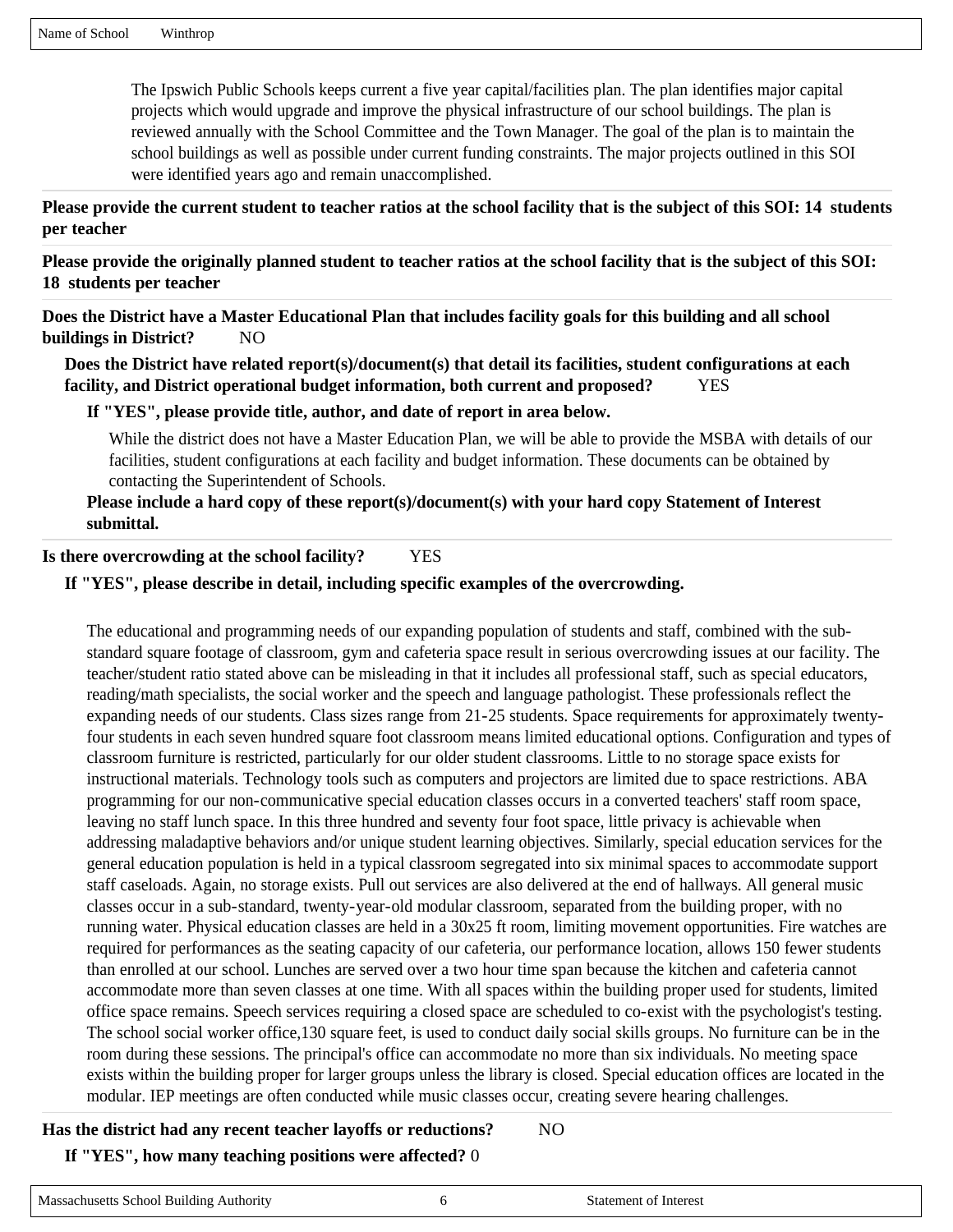**At which schools in the district?** 

**Please describe the types of teacher positions that were eliminated (e.g., art, math, science, physical education, etc.).** 

**Has the district had any recent staff layoffs or reductions?** NO

**If "YES", how many staff positions were affected?** 0

**At which schools in the district?** 

**Please describe the types of staff positions that were eliminated (e.g., guidance, administrative, maintenance, etc.).** 

**Please provide a description of the program modifications as a consequence of these teacher and/or staff reductions, including the impact on district class sizes and curriculum.**

N/A

**Please provide a detailed description of your most recent budget approval process including a description of any budget reductions and the impact of those reductions on the district's school facilities, class sizes, and educational program.**

The Ipswich School Committee presented an appropriated FY14 budget of \$24,963,920 supplemented by \$2,974,410 from outside accounts. The budget was developed to meet the 2.8% increase over base target. The administration and the School Committee worked diligently to develop the FY14 budget despite current economic constraints. The primary goal of the administrators and the School Committee was to keep educators in the classroom. This policy meant shifting resources from other areas in the budget to cover personnel costs. The FY14 budget provided fewer course offerings at the High School, increased class sizes and insufficient funding for classroom materials, textbooks, technology and professional development. Budget reductions were made in the following areas: building operations and maintenance, networking and telecommunications, technology maintenance, instructional equipment and classroom instructional technology. Funding for building maintenance and repair, which has been underfunded for the past several years, was not increased. The School Committee determined to increase the use of Choice and Circuit Breaker funds to support the appropriated budget in FY14. They felt it was necessary to utilize all available funding sources to prevent personnel and programming reductions.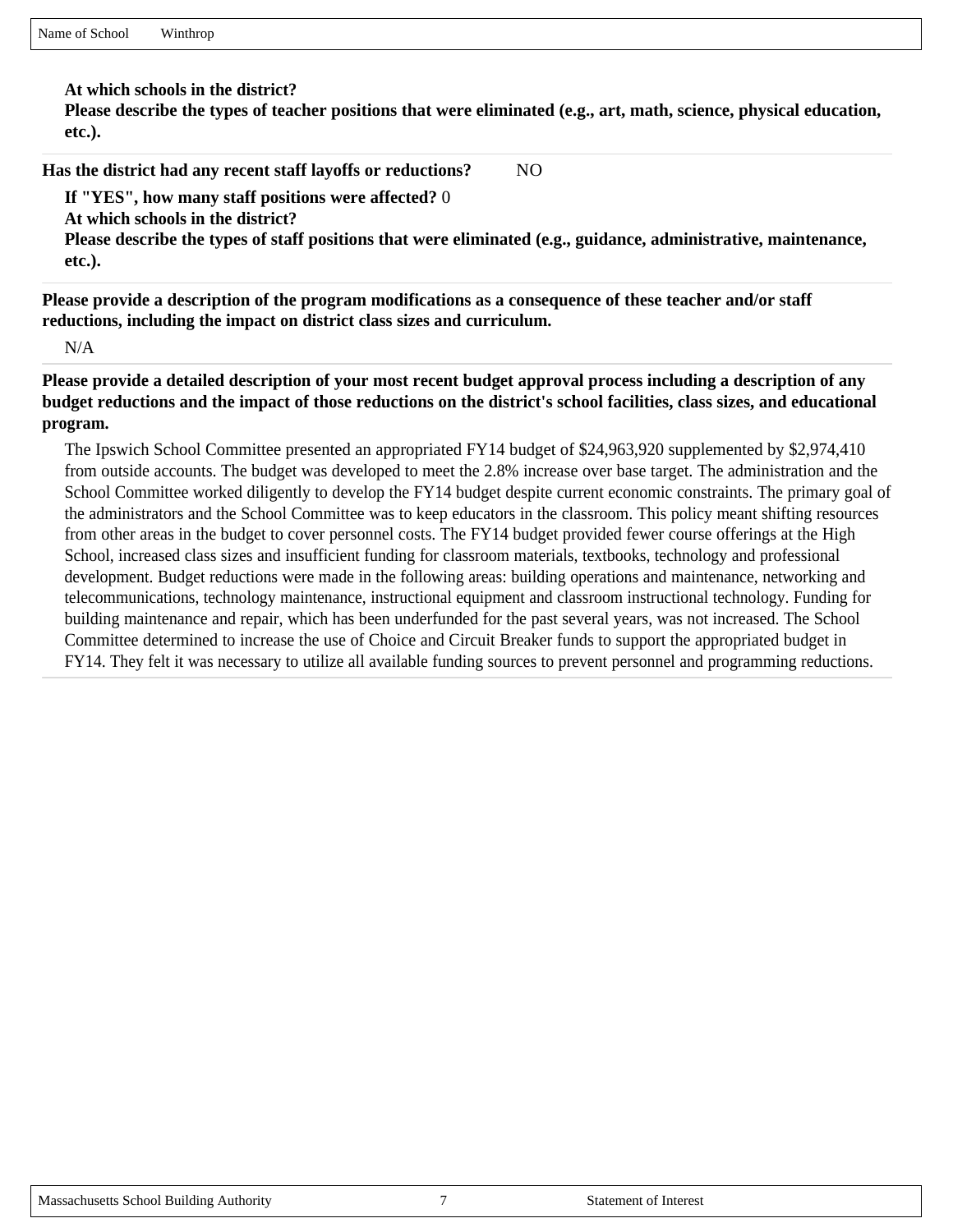# **BRIEF BUILDING HISTORY: Please provide a detailed description of when the original building was built, and the date(s) and project scopes(s) of any additions and renovations (maximum of 5000 characters).**

The Winthrop School was built in 1956 as a third through fifth grade school. The building currently houses students from pre-school to grade five with a variety of physical and educational needs, In 1985, an elevator was added to meet the minimal compliance standards. In 1992/1993, an addition was added to the original structure providing a library and seven classrooms, thus eliminating two smaller, older school buildings in town. Roof replacement has occurred over the past ten years in phases, the latest of which occurred in 2007. Leaks require frequent attention. Two low-pressure steam boilers were installed in 2006. Recent repairs to the boiler control panels have occurred within the last two years. In 2008, a new one hundred gallon domestic hot water heater was installed. Old T-12 lights were replaced with new T-8 fixtures and electronic ballasts with motion sensors. Two years ago, asbestos tile abatement was completed in the cafeteria. New VCT tiles were installed in this area. Over the past ten years, carpet tiles have been installed in classrooms. Outside doors have been replaced in an effort to improve energy conservation over the past four years. To date, these heavily -used doors require repair at least every two months. Insulation was added to the walls for the north-facing classrooms in the newest portion of the building in 2010. Through parent donations, a walk in cooler was installed in the kitchen in 2012. Minimal improvements have been made to address the physical accessibility. Grab bars in several bathrooms, braces strategically placed on playground equipment, and a ramp leading to the modular have been added to address concerns. Programming and health needs required installation of permanent AC units in the front office and nursing station. Inefficient and insufficient window and portable AC units are installed in designated classrooms, as needed, for summer/special education programs. The non-freight, 4x5 foot elevator, while inspected as required, is experiencing increasing accessibility and evacuation concerns. Repair options are limited because of the age of the elevator and the limited existence of repair supplies. Original plumbing fixtures and bathroom partitions remain. Similarly, interior doors are original, causing major concerns as safety drill failures indicate major deficiencies.

# **TOTAL BUILDING SQUARE FOOTAGE: Please provide the original building square footage PLUS the square footage of any additions.**

41000

### **SITE DESCRIPTION: Please provide a detailed description of the current site and any known existing conditions that would impact a potential project at the site. Please note whether there are any other buildings, public or private, that share this current site with the school facility. What is the use(s) of this building(s)? (maximum of 5000 characters).**

The Winthrop School is located in the heart of downtown Ipswich on an eight acre lot. Its location in the middle of a town block means that it is bordered by the town fire station, a main state road and residential properties. The school proper is set back from the road with limited parking. The enclosed backyard houses a newly community-renovated playground and a 21 year old modular used for general music classes and special education offices/meetings. Drainage issues exist in the contoured back playground causing erosion and winter icing concerns. Flooding has occurred in the last six years due to improper drainage, impacting multiple classrooms in the 1992/93 addition. Carpeting, shelving, walls and educational materials needed replacement and/or repair due to this flooding. No loading dock exists for deliveries. Within the building, limited asbestos tiles exist under carpet in some areas. The non-freight, 4x5 ft. elevator, while inspected as required, is experiencing increasing failures creating accessibility and evacuation concerns.

The modular classroom currently in use was originally at the middle school site until a new middle school was built. The modular was then moved to its present site at the Winthrop School. The modular is 21 years old and was designed as a temporary needs space. It does not conform to the current codes and needs of a school. Special education offices and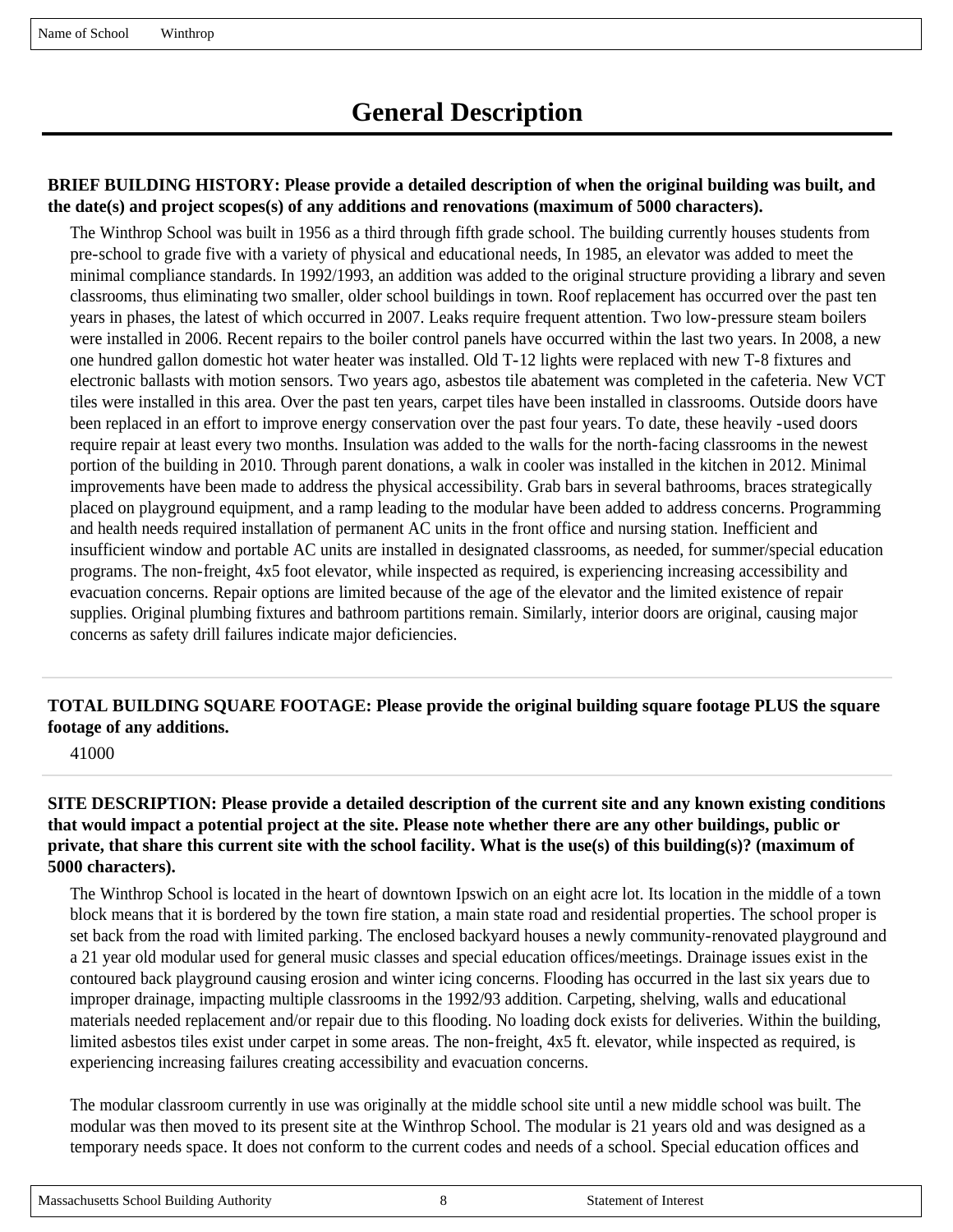small music classes are held within presently. Two stand-alone 8x8 sq. ft. wooden storage sheds sit next to the back of the building and are used for science equipment and preschool outside play equipment. The playground was renovated last year through a considerable community effort.

### **ADDRESS OF FACILITY: Please type address, including number, street name and city/town, if available, or describe the location of the site. (Maximum of 300 characters)**

Winthrop Elementary School 65 Central Street Ipswich, MA 01938

### **BUILDING ENVELOPE: Please provide a detailed description of the building envelope, types of construction materials used, and any known problems or existing conditions (maximum of 5000 characters).**

The Winthrop School is constructed of CMU block clad in a brick facade on the exterior. Interior walls are CMU glazed tile throughout, including classrooms and bathrooms. The building is a two story structure with metal reinforced concrete construction: concrete foundation with concrete and steel pilings, and poured concrete floors. The roof is an EDPM and membrane with ballast. Entrance to the boiler room comes directly from the adjacent parking lot. Outside entrance to the kitchen is through a 6 ft by 8 ft food service dock. A glass block window wall in the cafeteria is in need of replacement due to joint deterioration. Over the last four years, student-used exterior doors have been replaced with energy efficient doors that comply with today's safety features and requirements. Insulation was added to the north facing classrooms in the newest portion of the building in 2010.

#### **Has there been a Major Repair or Replacement of the EXTERIOR WALLS ?** NO **Year of Last Major Repair or Replacement:** 0 **Description of Last Major Repair or Replacement:**

**Has there been a Major Repair or Replacement of the ROOF?** YES

#### **Year of Last Major Repair or Replacement:** 2007

**Type Of ROOF:** Roof is a EDPM and membrane with ballast. Roof drains are in a pitched center roof design and drain into town drainage system.

# **Description of Last Major Repair or Replacement:**

The roof on the Winthrop School was completely redone in two stages with the completion of the project in 2007. All old rubber roof insulation, roof underlay and finish roofing materials were removed. New insulation, roof underlay, membrane and ballasts were installed. New drainage flashing and debris screens were also installed.

#### **Has there been a Major Repair or Replacement of the WINDOWS?** YES

**Year of Last Major Repair or Replacement:** 1995

**Type Of WINDOWS:** Anderson Double Pane Windows

#### **Description of Last Major Repair or Replacement:**

In 1992/93 a new addition was added to the Winthrop School. At that time, the windows in the existing structure were replaced to match the windows used in the building addition.

# **MECHANICAL and ELECTRICAL SYSTEMS: Please provide a detailed description of the current mechanical and electrical systems and any known problems or existing conditions (maximum of 5000 characters).**

Winthrop School is fed by an 800 amp service, inadequate for technology and AC use. Blown fuses disrupt instruction and require staggered classroom use. Aged outlets require replacement. In classrooms, access is limited to two outlets in the front and back of the room, respectively. Extensive use of extension cords and surge protectors create safety hazards in every classroom and office space.

The school is heated by two low pressure steam boilers installed in 2005-2006 with a new compressor and dryer to optimize the pneumatic systems. LAN connections are fully utilized with no room for expansion. Free-standing, extra, residential-grade hubs can be found in classrooms to accommodate technology equipment.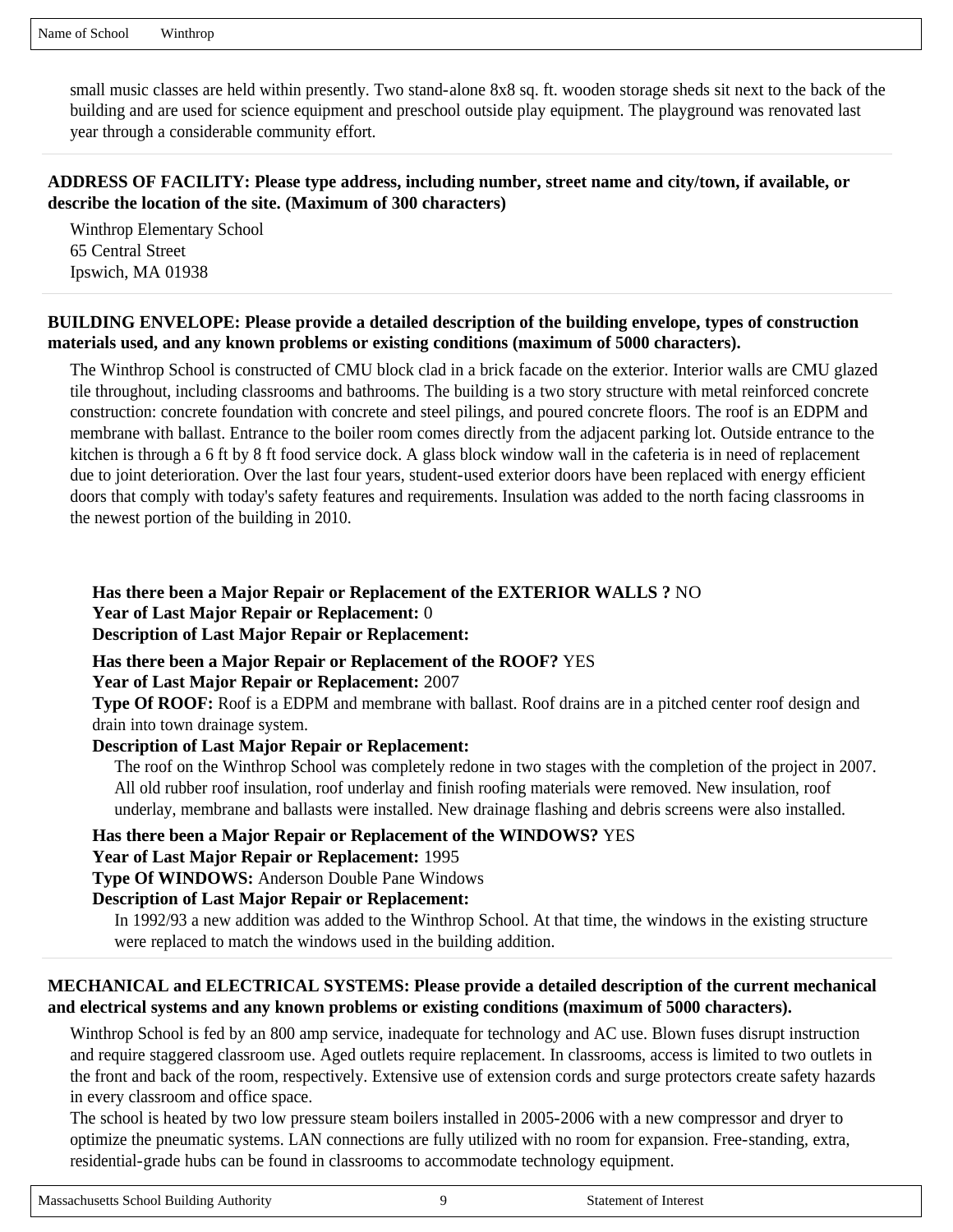Key kitchen equipment is original to the school and non-functional. Through a recent donation, the three non-functional ovens were replaced with two convection ovens. The remaining convection oven heats unevenly and is often rendered unusable due to the hinges breaking on the door. While the range top works, the bottom oven built into the unit does not. The hood vent is inadequate and inefficient. The two-bay sink is grandfathered in, but the non-scald features are broken. Minor surface repairs have been made to the quarry tile floor in an attempt to address the cited safety and health concern however, the foundation under the floor remains unstable. No dishwasher exists causing the purchasing of non-reusable items.

#### **Has there been a Major Repair or Replacement of the BOILERS?** YES

**Year of Last Major Repair or Replacement:** 2006

#### **Description of Last Major Repair or Replacement:**

Two new low pressure steam boilers, with a dryer and compressor to optimize the pneumatic systems were installed in 2005-2006. Mechanical panels have been replaced on both boilers due to defects in manufacturing,

**Has there been a Major Repair or Replacement of the HVAC SYSTEM ?** NO **Year of Last Major Repair or Replacement:** 0 **Description of Last Major Repair or Replacement:** 

**Has there been a Major Repair or Replacement of the ELECTRICAL SERVICES AND DISTRIBUTION SYSTEM?** YES

#### **Year of Last Major Repair or Replacement:** 2010

#### **Description of Last Major Repair or Replacement:**

Upon the advice of the Ipswich Utilities Department the building's main electrical transformer was removed from the inside building vault. A new exterior vault and transformer, with new leads for better transfer of power, was installed.

#### **HEATING FUEL: Which of the heating fuel types below does your building primarily rely on for heating?**

Natural Gas

#### **BUILDING INTERIOR: Please provide a detailed description of the current building interior including a description of the flooring systems, finishes, ceilings, lighting, etc. (maximum of 5000 characters).**

In the building proper, the interior space is divided by CMU block and glazed tile walls. Ceiling heights in all spaces are 9 ft with dropped suspended ceiling tiles. In recent years, we have replaced T-12 lighting with energy efficient T-8 lighting with electronic ballast and classroom motion sensors. The cafeteria has pendant drop-three bulbs with CFL fixtures.

Bathroom interiors and fixtures are over fifty-five years old and are an area of concern as they are not ADA-compliant. In a recent survey, students cited their discomfort using the bathrooms due to large gaps in the partitions, inaccessibility and poor lighting. Leaking sinks and slow flushing toilets cause safety concerns as wet floors result in multiple accidents. Toilets and sinks do not meet today's energy efficient industry standards.

Classroom floors show VCT tiles and/or carpeting. Carpet ranges in age throughout the building. In at least half the classrooms, carpet is over 15 years old. Gradual replacement with carpet tiles has occurred over the past seven years. In limited spaces, carpet tiles have been installed over 8x9 asbestos tiles.

The twenty year old modular is a trailer, accessible by a wooden ramp. Internally, three spaces can be found, separated by plywood walls with limited insulation. Flooring is carpet over plywood. Florescent lighting can be found throughout.

**PROGRAMS and OPERATIONS: Please provide a detailed description of the current programs offered and indicate whether there are program components that cannot be offered due to facility constraints, operational constraints, etc. (maximum of 5000 characters).**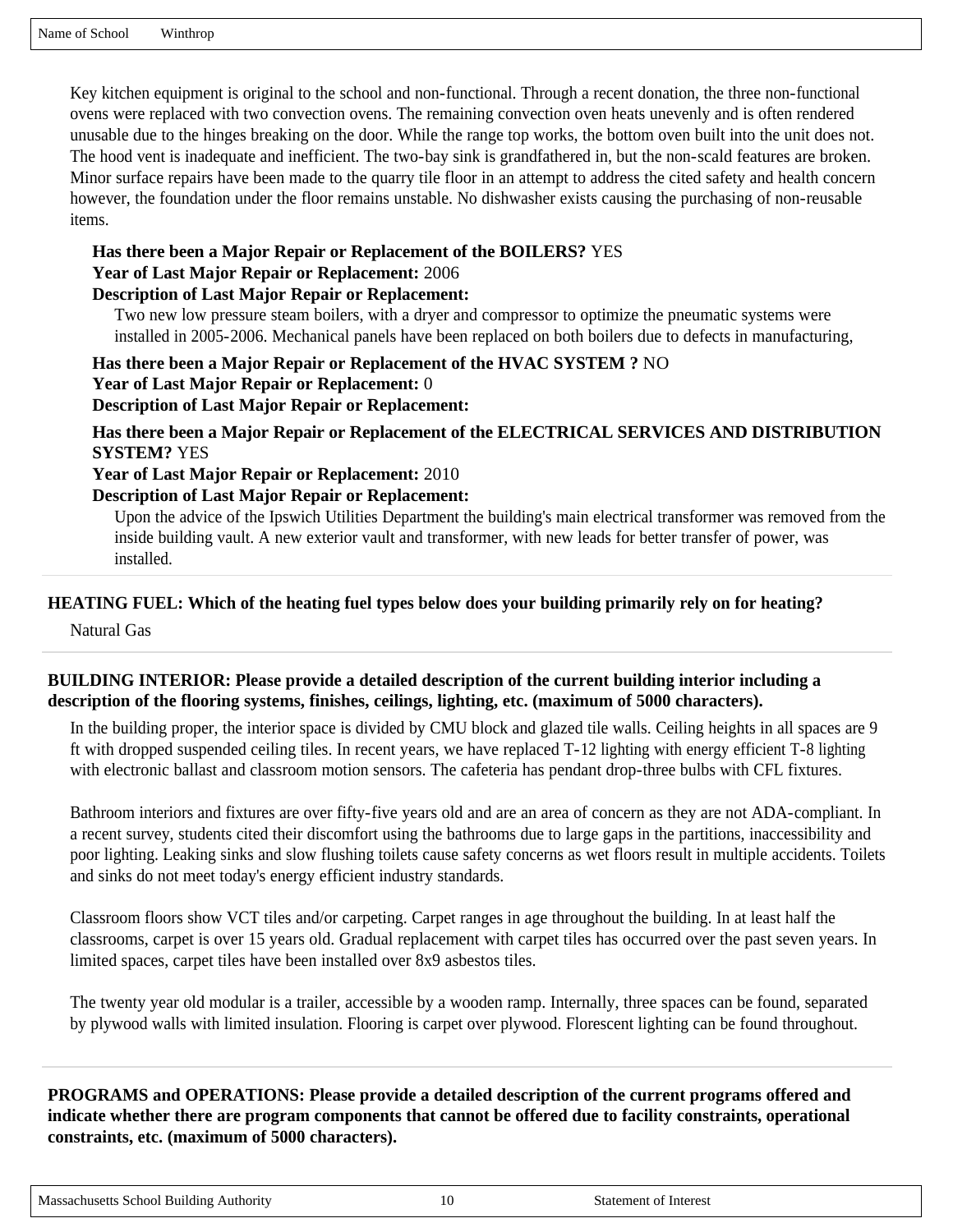Winthrop School houses students in grades pre-k through five. Originally, the building was not designed for our youngest students. Bathroom fixtures are too tall and require the use of plastic step stools to access. Minimal upgrades have included grab bars; however, the width of the bathroom stalls hinder use. One changing station is located inside a freestanding bathroom, restricting movement within. Kindergarten classrooms are located in the newest building addition with adjacent individual bathrooms between two of the three classrooms.

The integrated preschool is limited to one three year old class and one four year old class. A 50/50 split in enrollment between students with special needs and students who are typically developing comprise the population. Full day programs are not currently an option due to lack of space. Door thresholds make walker use by students with physical disabilities challenging, requiring the use of wagons to transport students to various parts of the school/playground. The classroom space is divided into play areas that are crowded due to the extent of instructional material needed for this age group. Educational toys and instructional materials are stored in two unattached buildings on the property. The sub-standard classroom space of 700 sq. ft. limits classroom configurations and restricts the placement of computers in classrooms. As students age, the size of student desks in classrooms that average twenty-four students restrict the use of creative instructional space, tables for group work, and book shelves. Desktop computers often sit on unused desks, teacher built shelves that sit atop of univents or are clustered on tables placed along a wall. Six out of twenty-one classrooms have interactive whiteboards. Classrooms without these teaching stations are limited in their use of technological visual support as teachers must set up projectors on carts in the middle of classrooms. Technology integration is severely limited in all grade levels due to building deficits.

Winthrop School is a full inclusion school with one sub-population space used for ABA therapies. Occupational therapy is delivered within the same 400 sq. ft. instructional space as physical therapy. This space is overcrowded and distracting as students with sensory needs often come in throughout the day to jump on the mini-trampoline, use the suspended swing or lay on mats with weighted blankets. Over the past several years, we've witnessed an increase in the students in need of social skills instruction. No consistent, appropriate space exists to address small group needs.

The 30x25 ft gymnasium is sub-standard, restricting instructional options for all grade levels. Classes held in the cafeteria raise safety concerns as lunch tables, a baby grand piano and equipment associated with an after school program is stored in this space. Very few gross motor, full body activities and/or games are played due to space restrictions. In good weather, classes are often held outside on the front lawn, a space dissected by a driveway and populated by large trees. Due to the use of the modular, music lessons must occur at various locations within the building throughout the week. Lessons occur in classrooms, hallways, the library and the OT/PT space. Limited options for lessons mean that many different instruments are grouped in one lesson. Band is scheduled for the cafeteria space. Scheduling is restricted and challenging due to multiple uses of singular spaces.

# **CORE EDUCATIONAL SPACES: Please provide a detailed description of the Core Educational Spaces within the facility, a description of the number and sizes (in square feet) of classrooms, a description of science rooms/labs including ages and most recent updates, and a description of the media center/library (maximum of 5000 characters).**

Twenty-one classrooms exist in the Winthrop School. The average class size is twenty-three students. Fourteen classrooms reside in 700 sq. feet spaces with one outlet in the front and back of each classroom, respectively. With the exception of rooms on the end of the building, every classroom has at least one entrance/exit to the hallway, one to each adjacent classroom. Two coat closets can be found in each classroom with limited storage capabilities. Seven classrooms reside in spaces that range in size from 800-1000 sq. ft. Six out of twenty-one classrooms have interactive whiteboard teaching stations. All academic disciplines are taught within these classrooms. Special education pull-out services are delivered in a 700 sq. ft space separated by six five-foot tall dividers. These divider-created spaces support groups no larger than five students.

A 2,500 sq. ft. cafeteria can be accessed from the hallway through doors that were original to the building construction. As in the case with our 30x25 ft gymnasium doors, these doors do not meet current safety requirements. A raised 400 sq. ft. stage can be found at one end of the cafeteria, which also serves as space for chorus, band and gym. The stage, separated from the cafeteria by a curtain, is used for instrumental lessons throughout the day each week.

One art room, with an adjacent undersized space for the kiln and supply storage, exists next to the library. Part of the 1992/93 addition, the library occupies 1,900 sq. ft. of space. Twelve computers are clustered in one corner, allowing for limited instruction and research. Extended math instruction and ELL services are conducted within the library. The 500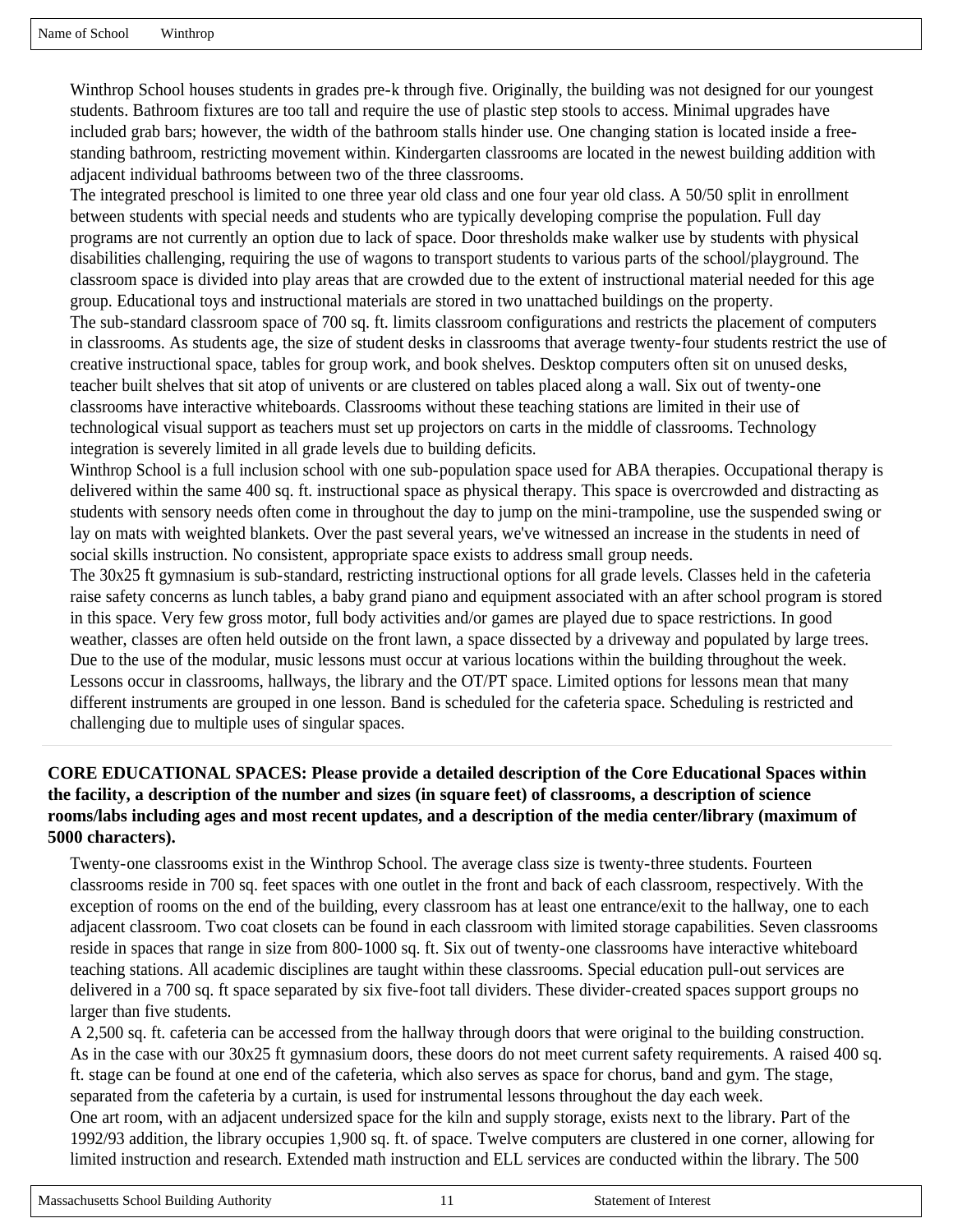sq.ft. space adjacent to the library is used for Title 1 services and small group instruction. Separated into five work spaces, instructional spaces for five professional teachers and a Title 1 secretary line the walls with student work tables separated by dividers. General music instruction and a portion of music lessons is delivered in the twenty year-old modular building. In addition to stored instructional materials and musical instruments, the largest space, 900 sq. ft., contains no student furniture. Students attend class while sitting on the floor. Instrumental lessons occur through the building, but one location is in the modular, in a 450 sq. ft. space on days alternate with special education meetings.

**CAPACITY and UTILIZATION: Please provide a detailed description of the current capacity and utilization of the school facility. If the school is overcrowded, please describe steps taken by the administration to address capacity issues. Please also describe in detail any spaces that have been converted from their intended use to be used as classroom space (maximum of 5000 characters).**

Within the town, one geographic area is designated for flexible enrollment. Before enrolling a student into one of the two elementary schools, attendance numbers for each grade level are considered. Students are assigned to the school with the smallest class size.

Co-teaching models in multiple classrooms reduces the number of pull-out services required for students in both special education and Title 1. While challenging to schedule and staff, this instructional strategy lessens the burden on the special education pull-out and limits the noise level distractions for students in need of these services.

Grade level musical performance and school assemblies require employing a fire watch for safety during both the day when

students and staff attend, and at night, when parents attend.

In an effort to extend the school day for students, several programs exist. Breakfast club provides, not only breakfast, but a chance for students to practice technology-use skills. After school Homework Club is an offering that allows students a quiet place in which to complete their work with professional oversight and assistance. The Afterschool Community Enrichment (ACE) program is a partnership with the town Recreation Department, parents, business, and community members to share a passion with students. These no-cost, hour-long, five week sessions offer a range of learning activities such as making model rockets, playing Quidditch and the art of making ice cream. Programming, when combined with Homework Club and/or afterschool intervention groups, can extend the day from 8:00 am until 5:00 pm for our students at no cost to families. There is an additional, for-profit after school daycare which rents space in our school which is another option available for families.

As a community-based school, requests from town organizations to use the building at night/on weekends is granted on a first-come, first-serve basis.

# **MAINTENANCE and CAPITAL REPAIR: Please provide a detailed description of the district's current maintenance practices, its capital repair program, and the maintenance program in place at the facility that is the subject of this SOI. Please include specific examples of capital repair projects undertaken in the past, including any override or debt exclusion votes that were necessary (maximum of 5000 characters).**

The Ipswich Public Schools follow a preventative maintenance program that covers all of the major building systems. We utilize an in house work order system. This generates a work order that allows us to prioritize the service and or maintenance needed for each building. The systems that are covered include HVAC, boilers, univents, energy management, pest control, exhaust/ventilation, fire alarms and suppression systems, elevators, grease and plumbing traps. Many of the maintenance and inspection requirements are mandated by state and local laws. All certificates are kept on file. The district maintains a ten year capital plan that is updated and changed as needed and the repair schedule is reviewed annually. All preventative maintenance on HVAC is done twice a year by in house staff, this includes filters, belts and grease fittings. All major systems are inspected and analyzed on a weekly or monthly basis. Some recent capital expenditures at Winthrop school include roof, doors,windows and other projects described in this report.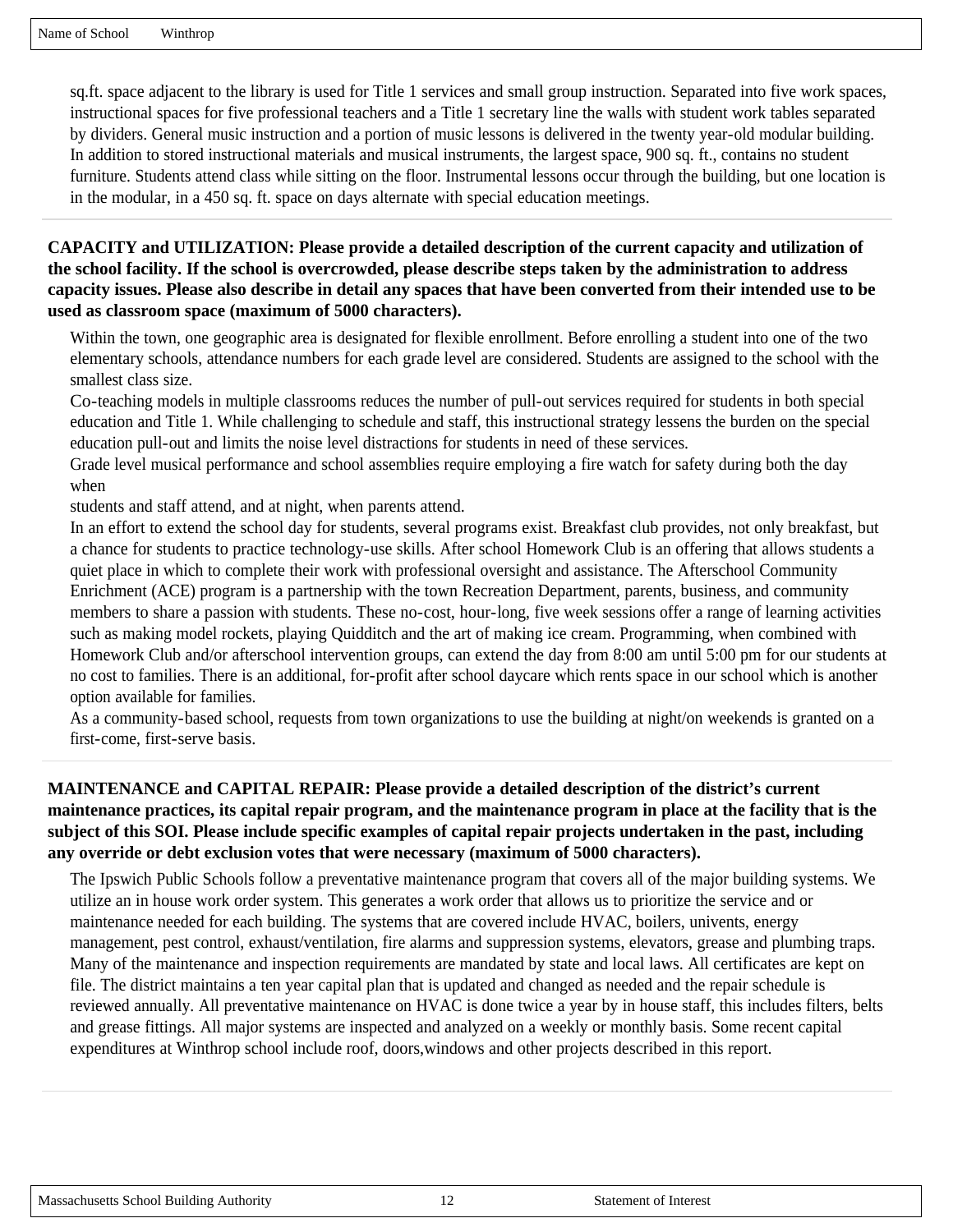# *Question 1: Please describe the existing conditions that constitute severe overcrowding.*

Winthrop School is located near the commercial, downtown center of Ipswich. Of all apartments and rentals in town, eighty-two percent of these units exist within Winthrop's enrollment area. This distribution contributes to the expanding and, often, unpredictable increases in enrollment that Winthrop has been experiencing over the past six years. A recent housing development which includes forty-eight one, two and three bedroom apartments has also opened in Winthrop's enrollment area. Over the past six years, Winthrop has experienced a net increase of thirty-two students, severely overcrowding its already strained physical plant.

Winthrop School, built in 1956 to house third, fourth and fifth graders, exemplifies all the challenges an older facility has in accommodating current demands of today's student population needs. In an attempt to address recognized deficits, a seven classroom addition was added in 1992/93. Despite these attempts to alleviate the problems, these deficits are exacerbated by population sizes and specialized student programming requirements. Twenty-two classrooms exist within the building. Kindergarten through grade five populations average twenty four students and two adults. Fifteen of these classrooms exist in a 600 square foot space equipped with student desks, two coat closets and a small, minimal table for the teacher. Furniture use and configurations are limited by space as are instructional practices, such as common and small group meeting spaces. Stationary technology is limited within classrooms with computers often found on plywood bolted over univents near the edges of the rooms.

The 1992/93 addition included a 2500 sq. foot library. Within this space, a cluster of twelve computers constitutes our "technology lab" space. Library classes must be scheduled at non-conflicting computer use times. Often this restrictive use requires the library to be "closed" to students when another class is using the computers. Located in an open room off from the library are the Title I services. Subdivided into four sections, noise from simultaneous Title I and library instruction limits and/or restricts use.

Music and Physical Education instruction is limited and hampered by space, and noise due to conflicting use and safety concerns. The 30x25 sq. foot gymnasium and the 2200 sq. foot cafeteria are used for physical education. Due to the presence of lunch tables, after school programming equipment and a baby grand piano, safety concerns exist in the use of the cafeteria. The use of this space is also limited by the need to serve breakfast and lunches. The restricted size of both physical education spaces means limited gross motor movement, particularly for our oldest students.

One end of the cafeteria houses a raised 400 sq. foot stage, separated from the cafeteria space by a stage curtain. Storage of nursing supplies, musical equipment and copy paper occurs in this space, as limited storage exists school-wide. Instrumental music lessons are held in this space as well as in temporarily unoccupied classrooms, the OT/PT therapy room, a portion of the modular and in hallways. Group size can range from six to fifteen students playing a variety of instruments. When music lessons are in session, the physical education teacher is required to remove students to the hallway in order to deliver instruction. Distractibility due to this shared arrangement is high for all participating students.

A twenty-year old, substandard modular building is located at the end of the Winthrop School, in a portion of the playground. The space is subdivided into three areas: a general music classroom, special education offices, and a jointly-used instructional music/special education team meeting space. The general music space contains no student furniture, allowing for storage of musical instruments and a piano. Students sit on the floor when attending class. No insulation exists between these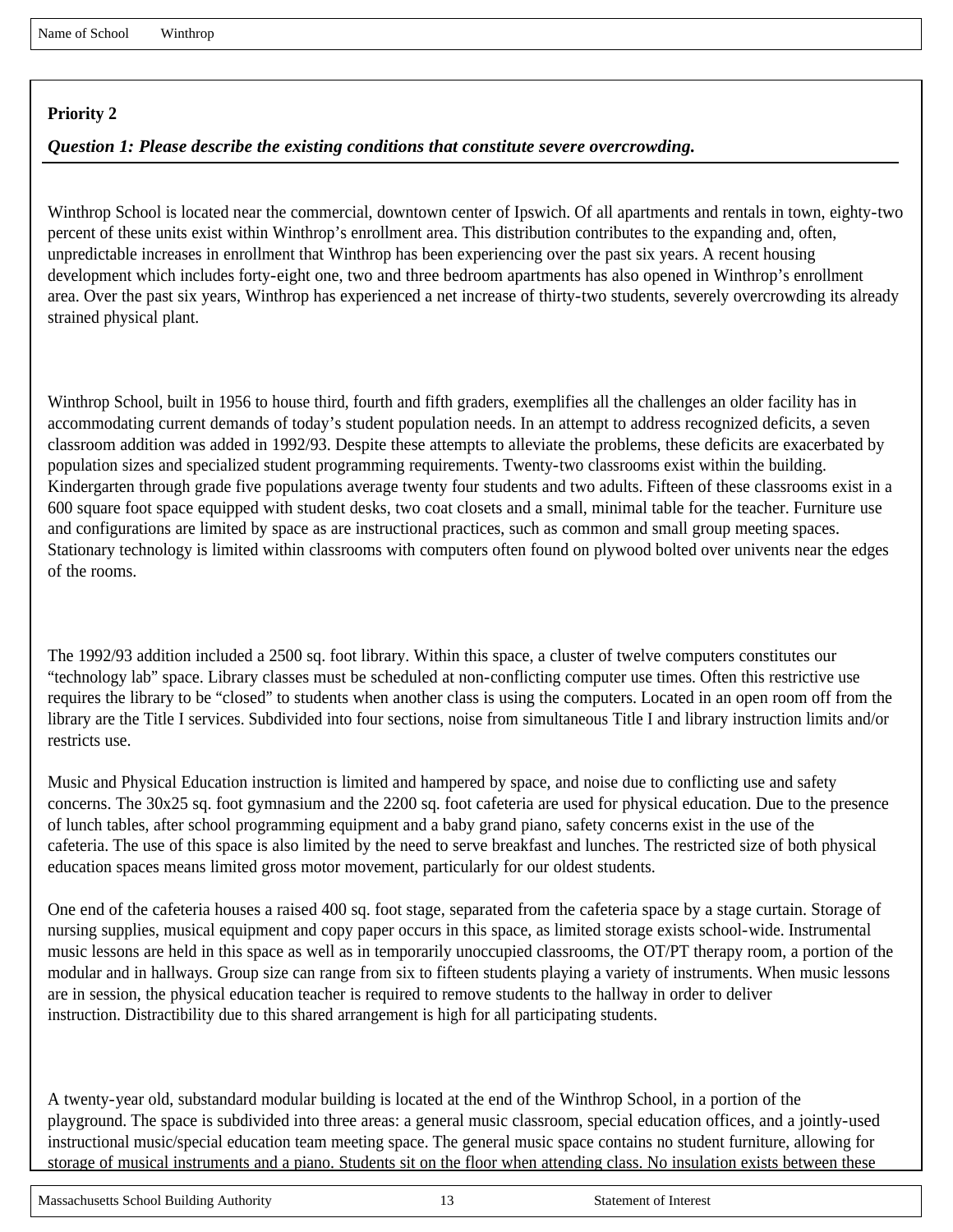spaces, creating auditory difficulties when any musical instruction is occurring.

The cafeteria is part of the original building construction and the largest existing space. This multi-use space has a seating capacity of three hundred, 150 students less than currently reside in our building. Whole-school meetings require fire watches. Lunch service capacity is limited to no more than seven classrooms at one time.

Specialized instruction for an ever-changing population has placed additional demands on our limited space. Specialized programming and therapies are a mandatory service which often requires added staff. Specialized instructional spaces have been created by converting original office spaces, employing dividers in teaching spaces and using a twenty-year old modular. The non-communicative behavioral class currently resides in a converted teacher's lunch room, leaving no common staff room in the building. Dividers are used in this 374 sq. foot space to create five separate ABA instructional delivery spaces; however the openness of these spaces restricts the effectiveness of addressing maladaptive behaviors.

Occupational and Physical Therapies are delivered within the same 400 square foot space. Since our student population that uses this space has steadily increased over time, this area is severely overcrowded and distracting as students attend to sensory, physical and occupational therapy needs.

Pull-out special education services are delivered within a former six hundred square foot classroom with dividers creating six different instructional spaces. Limited space leads to instruction at the end of hallways. The substandard conditions found in this setting are cited in recent ESE Special Education audits as is the minimal delivery space of our ELL services. Social skills are taught in groups of three students or less in this space. Larger social skills groups are taught in a 130 sq. foot space with all portable furniture (a table, chairs) removed. Auditory-sensitive speech services must be scheduled opposite from psychological testing as the same small office space must be used. ELL services are delivered at a table in the library, separated by a divider. Advanced math classes for students, generally group sizes of no more than eight, are delivered in the library while other classes are present.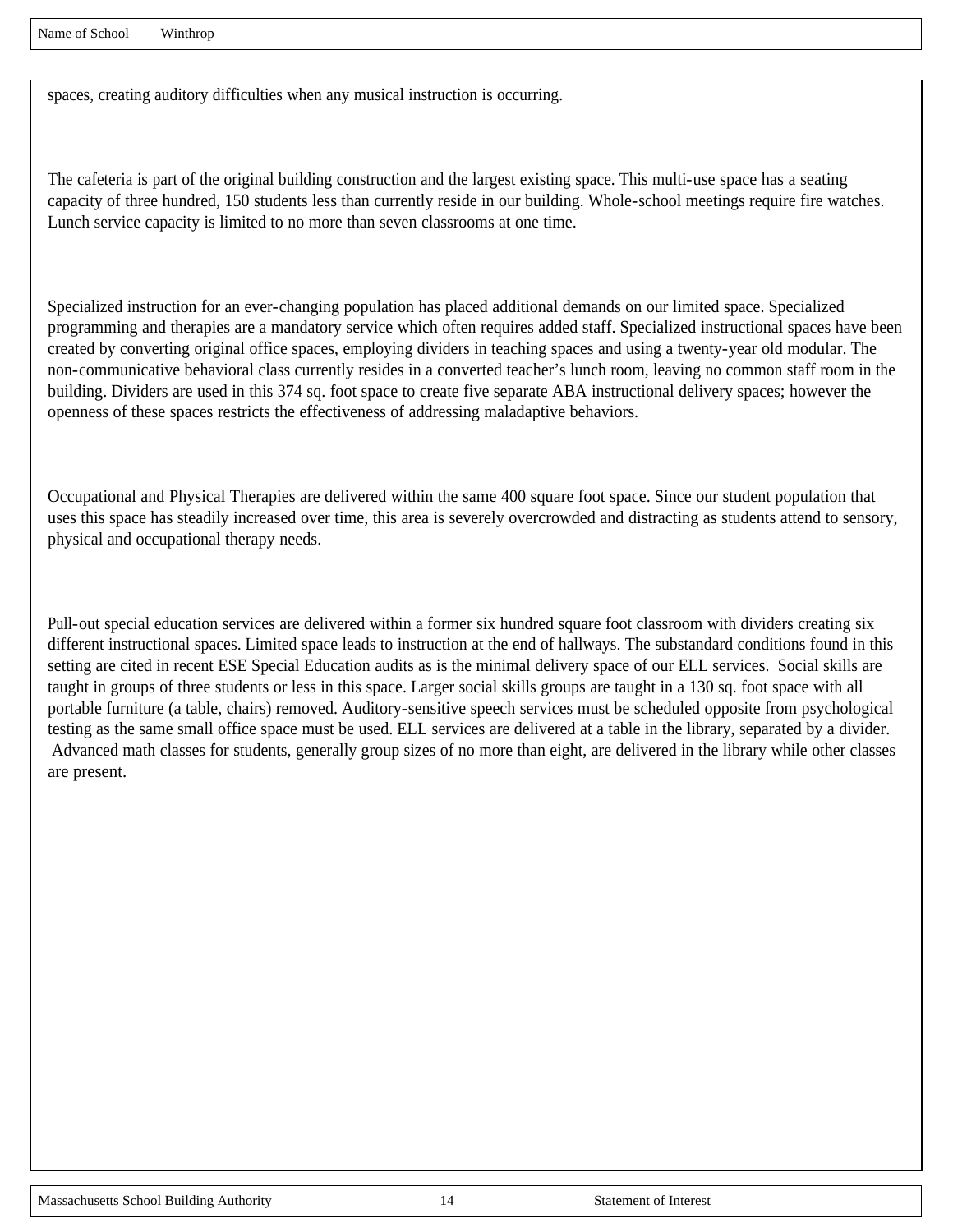# *Question 2: Please describe the measures the School District has taken to mitigate the problem(s) described above.*

The enrollment areas assigned to each elementary school are influenced by distance to schools and busing availability. One portion of the town is located within walking distance of Winthrop School but bus patterns allow students to also be bused to the Paul F. Doyon School. This "Flex Area" allows a limited, flexible response to identified enrollment inequities between the two elementary schools. In the past three years, all "Flex Area" families entering our schools have been assigned to the Paul F. Doyon School. During the school year, families who move into this geographic location are assigned to the school with the lowest class size as it relates to the incoming student. This area is primarily residential homes and does not incorporate the more fluid apartment rentals.

The use of the twenty-year-old modular building, albeit substandard, affords an established location for general music and expanding special education staff offices. Once used at another school facility in town, the modular was relocated to Winthrop to be used for special education services and was once thought to be a temporary solution. The Department of Education deemed its use for special education services illegal due to substantial segregation; the use was changed to that of special education offices and general music classes. As years have passed, the overcrowding has become considerably worse, prohibiting removal of this supplemental facility.

With the limited resource of space, deliberate scheduling has become a key factor in mitigating overcrowding. Mandatory, integrated preschool sessions, housed in one room, are restricted to half day opportunities. No full day preschool options exist in our schools. Classroom and specialist schedules are developed with an eye on available common spaces such as the cafeteria and maximized use of all available spaces, such as the stage, unused rooms and hallways. Outdated kitchen equipment combined with limited seating requires staggered lunch schedules spanning a two hour time period. In spaces that are shared, schedules for use are tight and provide no room for adjustment. Parent meetings are scheduled on days when instrument lessons are not occurring and/or after/before school.

Scheduling restrictions are also taken into account when participating in state-wide testing. Grade level tests are staggered throughout the testing period. Library, music, and art classes are canceled in an effort to find enough spaces to accommodate testing requirements for all students.

In light of services, over the past two years we've instituted co-teaching models in multiple grade levels in an attempt to reduce the need for pull-out services. These models have reduced, to an extent, some of the overcrowding in support service spaces. Clearly, the students who require the least distracting spaces cannot function appropriately in divider-segregated classrooms with no noise reduction. By attempting to reduce the number of student groups in this space at one time, the hope is to create a more effective learning environment for students.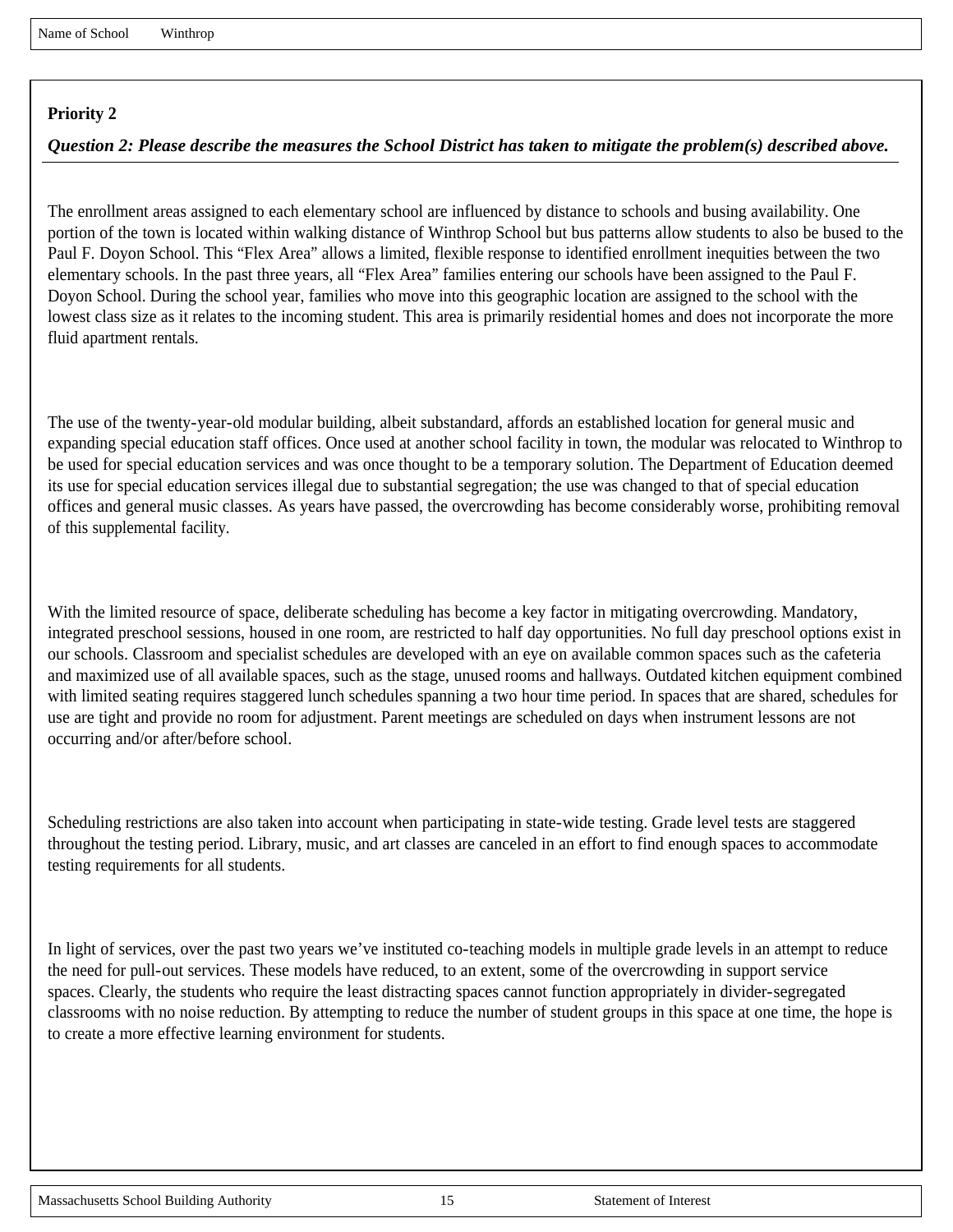*Question 3: Please provide a detailed explanation of the impact of the problem described in this priority on your district's educational program. Please include specific examples of how the problem prevents the district from delivering the educational program it is required to deliver and how students and/or teachers are directly affected by the problem identified.*

Over the past decade, the emphasis in education has been to advance all student achievement in preparation for the complex world awaiting our children. From "Cradle to Career", education's charge demands effective, individualized programming in all areas of need: social, emotional, academic, physical. Academic programming is expected to produce high performance and growth. When learning conditions introduce barriers to access, high quality instructional practices, and current technology, our students' face long odds in their quest for success.

Within classrooms, the advancing number of students housed within small, ill-equipped rooms leaves limited flexibility in regard to instructional grouping, functional furnishings and technology access. Outside of the classroom, the heavily multi-scheduled use of all areas of the building, including stages, converted office spaces and hallways leaves no options for alternative locations for small group instruction. Considerable distractions are present in all learning locations due to close proximity and the inability to buffer noise in tight locations. This inability to deliver small group instruction results in large class size instruction for all students, a strategy proven ineffective and outdated. The space restrictions play a considerable role in determining testing accommodations. In state testing situations, group size is larger than ideal due to our inability to find appropriate testing spaces.

 Space restrictions in classrooms also dictate choices regarding furniture, teaching materials and technology. Classroom technology integration is limited due to lack of remaining space once student desks are distributed. The lack of interactive whiteboards in sixteen classrooms means that best practices using visual technologies is rare as it requires a daily set up of projection systems that use floor space rather than ceiling attachments. The maximum number of desktop computers number five or less in classrooms that house an average of twenty-four students. Laptops are used when available; however within-building electrical use can dictate availability. The inability to include technology embedded within instruction places our students at a distinct disadvantage for exposure to science, technology, engineering and math instruction. Instructional materials, whether intended for teacher or student use, are restricted due to the lack of floor or storage space.

Required student services that occur outside the classroom bear the brunt of the overcrowding burden. General and instrumental music classes held on the floor of an attached modular that has no running water means that students must travel outside the building in all weather to access class and/or bathrooms. Physical education classes, parent education meetings and adjacent classroom instruction compete with instrumental instruction making attentiveness challenging and, at times, hearing directions impossible. Students in physical education classes are often moved into the hallway to listen to instructions before returning to the impacted space. Use of spaces not intended for instruction; i.e. the stage, hallways, a converted staff lunchroom and the cafeteria for physical education, results in minimized curricular opportunities. Safety concerns restrict gross motor activities in both the undersized gymnasium and the cafeteria. Restricted physical activity is in direct opposition to federal and state physical education goals.

Remediation, Special Education, and English language services, often scheduled based on spacing priority rather than educational considerations, occur in substandard spaces cited in reports by the ESE. Despite the overuse of dividers, special education, Title I, and ELL services are delivered in competition with other programming and each other. Again, for the very students who cannot afford the distractions when learning, these spaces are often the most over-burdened in the building. Movement to alternative spaces and limited/no storage restricts a teacher's consistent access to appropriate instructional materials. Our co-teaching models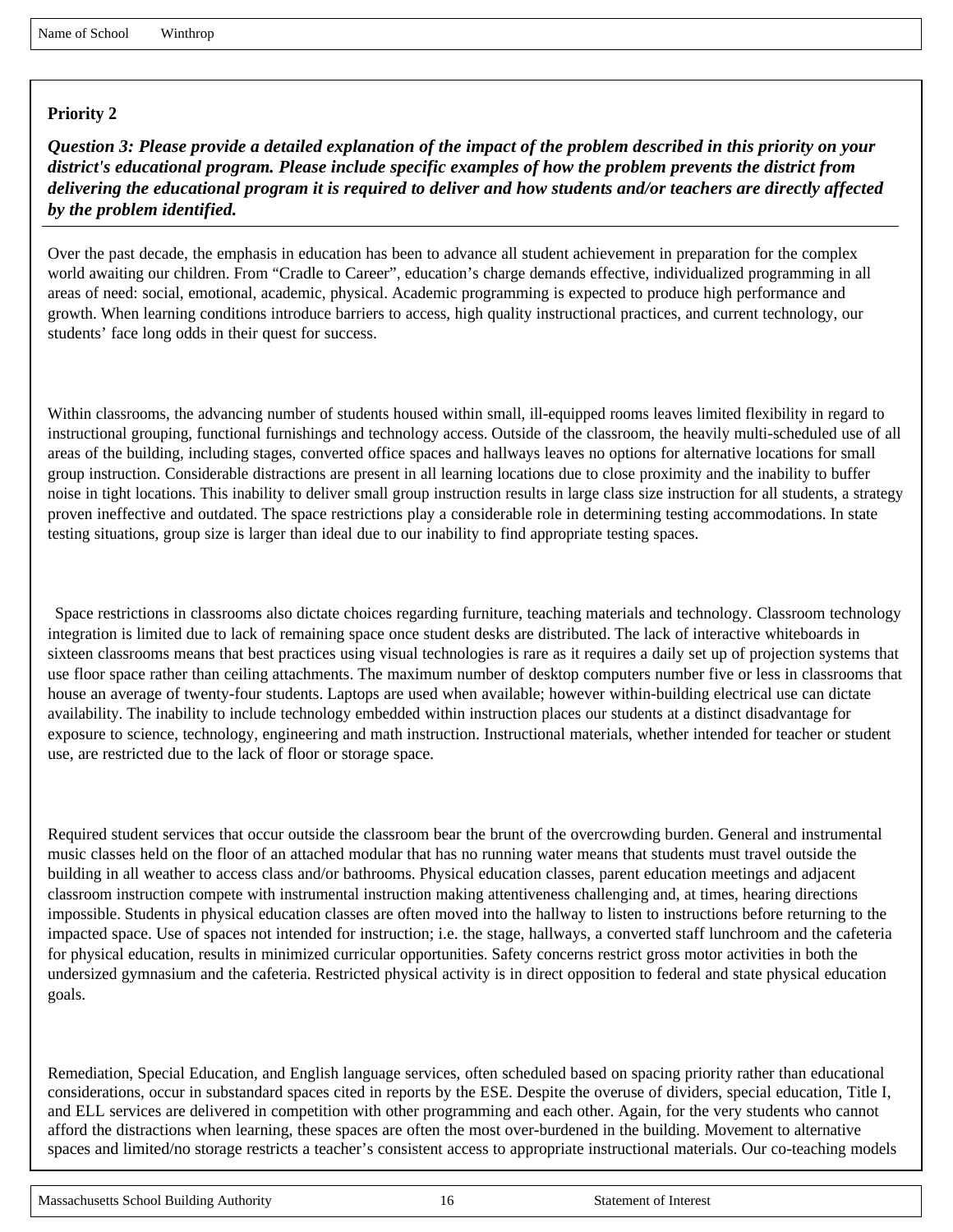currently being piloted generate from spacing concerns rather than educational philosophy.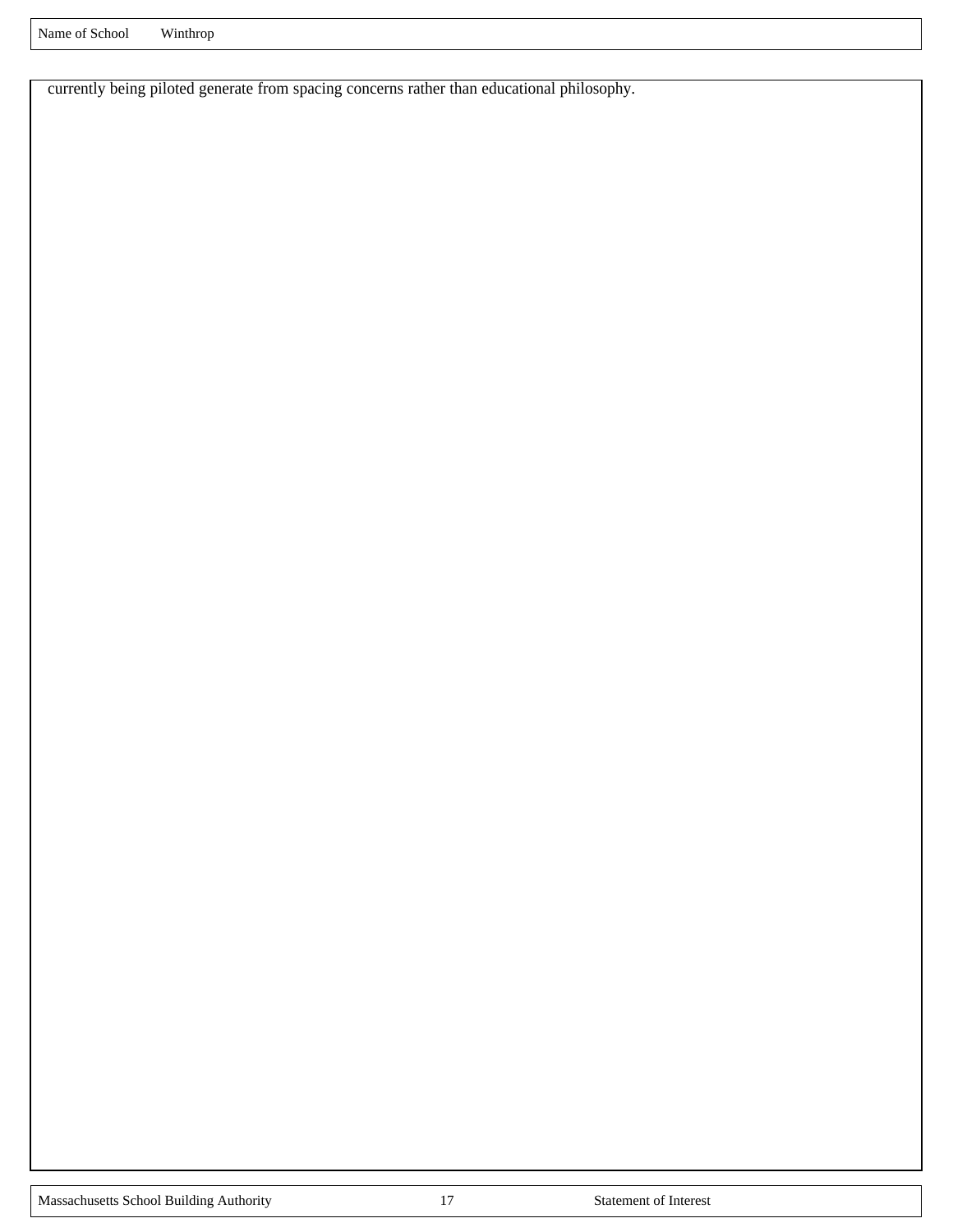Therapies, required by individualized educational plans, also occur in converted and/or restricted, shared spaces. Students using sensory equipment such as mini-trampolines and weighted blankets share spaces with students attempting to focus on occupational skills practice. Safety concerns dictate the number of students allowed in this space at one time. Due to the large number of staff involved in these therapies, it is impossible to access appropriate student materials and simultaneously create workspaces for professionals. Social pragmatics groups are limited in size due to available instructional spaces. Teachers must remove furniture from office spaces, intended for minimal occupancy, in order to deliver required services.

Restricted seating capacity in the cafeteria, our largest meeting space, results in limited outside programming, funded by our parent group. The need for a fire watch for major shows demands an additional fiscal burden, placing many cultural extended learning opportunities out of reach. When possible, two shows are arranged for the school; however, physical education and music classes must be cancelled in order to accommodate this need.

Meeting space and staff lunch rooms are non-existent. Neither the school social worker's office nor the principal's office can accommodate more than five adults. Special Education meetings are restricted to days when no instrumental music instruction is occurring in the modular. If a space is required for behavioral outbursts and/or in-house suspensions, the principal's office must be used, making it unavailable to the professional in charge of the building.

In our current state we're asking our students to perform miracles, to learning in deplorable, distraction-filled conditions lacking in personal space and an ability to regroup freely. Our professionals are asked to accommodate the needs of many in restricted, shared spaces with limited access to instructional materials or technology. To perform this learning miracle, students are restricted in their access to varied instructional materials and existing technologies. To achieve our goal of all students attaining their highest levels of performance and growth, we must do better by our youth.

#### **Please also provide the following:**

| <b>Cafeteria Seating Capacity:</b><br>140                                                                              |
|------------------------------------------------------------------------------------------------------------------------|
| Number of lunch seatings per day:<br>4                                                                                 |
| Are modular units currently present on-site and being used for classroom space?:<br><b>YES</b>                         |
| If "YES", indicate the number of years that the modular units have been in use:<br>21                                  |
| <b>Number of Modular Units:</b>                                                                                        |
| <b>Classroom count in Modular Units:</b><br>$\mathcal{D}_{\cdot}$                                                      |
| <b>Seating Capacity of Modular classrooms:</b><br>25                                                                   |
| What was the original anticipated useful life in years of the modular units when they were installed?:<br>2            |
| Have non-traditional classroom spaces been converted to be used for classroom space?:<br><b>YES</b>                    |
| If "YES", indicate the number of non-traditional classroom spaces in use:                                              |
| Please provide a description of each non-traditional classroom space, its originally-intended use and how it is        |
| currently used (maximum of 1000 characters).:                                                                          |
| In recent years, there has been an increase in the number of students identified on the autism spectrum. In our school |
| population, we have a number of non-communicative students requiring a combination of substantially-separate           |
| programming and integration experiences. In 2011/2012, an undersized space (374 sq. ft), once used for a staff lunch   |
| room, was converted for this program. Limited cabinets are found in the space as well as a small coat closet. Dividers |
| are used to create five separate cubicles within which ABA programs are delivered. Maladaptive behaviors are           |
|                                                                                                                        |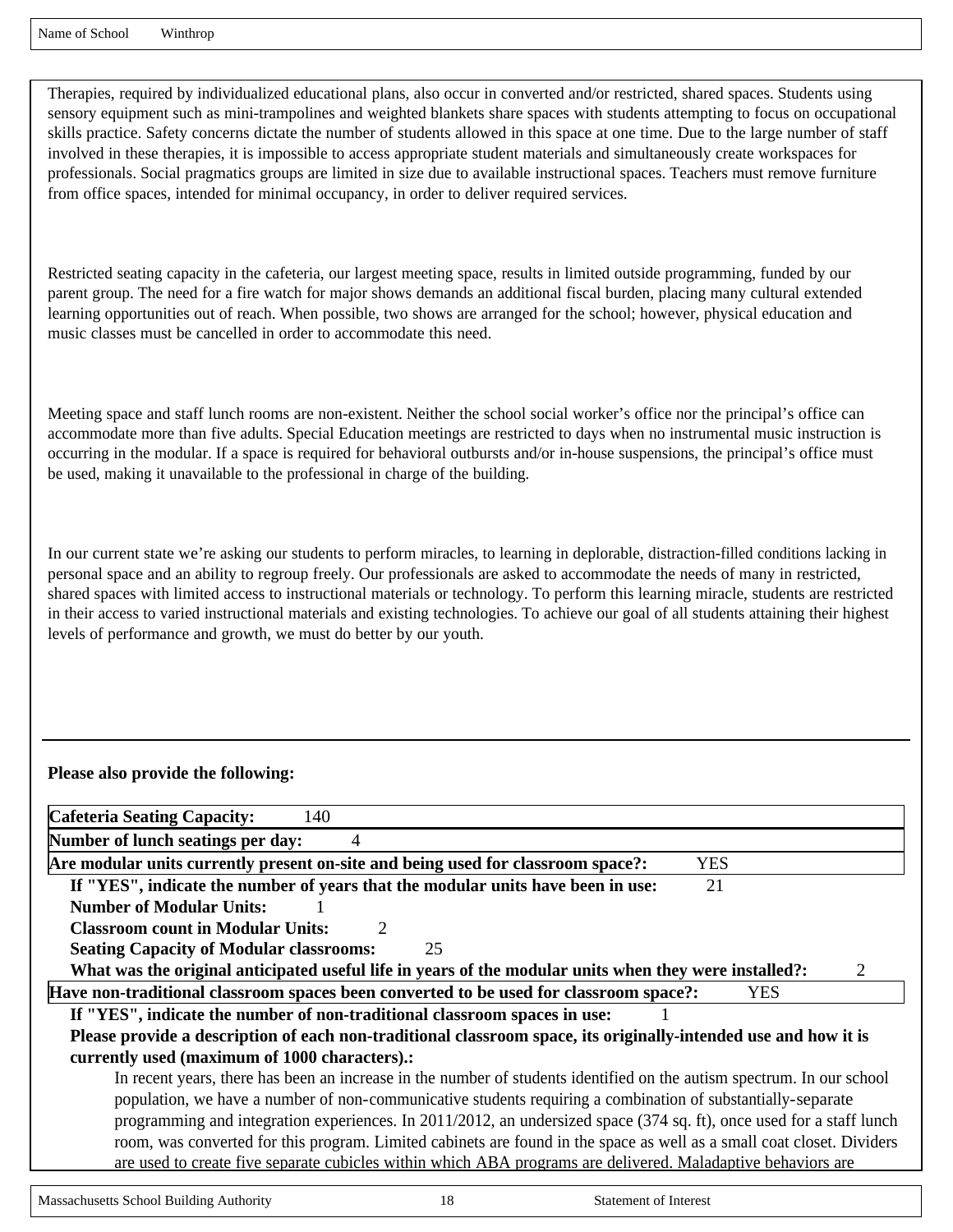Name of School Winthrop

difficult to address within this area due to the lack of adequate space and safety concerns raised by the close proximity. A window air conditioning unit was added during the summer of 2012 because summer programming is required for this population. Air conditioning use is dependent on other simultaneous energy needs within the building.

**Please explain any recent changes to the district's educational program, school assignment polices, grade configurations, class size policy, school closures, changes in administrative space, or any other changes that impact the district's enrollment capacity (maximum of 5000 characters).:** 

Due to the increasing enrollments at the Winthrop School, a subcommittee of the School Committee is currently reviewing their school assignment policy and has recently updated their enrollment policy. Enrollment requirements have been updated to better ensure established residency. The existing school assignment policy guarantees that a family will not be split between the two elementary schools and that, once assigned, children will be allowed to complete their elementary education in the school first assigned.

In an effort to obtain more accurate kindergarten enrollment numbers and to establish a more equitable balance between enrollment numbers in the elementary schools, kindergarten sign-ups begin in February. Despite this early start, parents of incoming students are not notified of their school assignment until late in August. This delay allows last minute adjustments to occur without parent/student upset.

#### **What are the district's current class size policies (maximum of 500 characters)?:**

Kindergarten - 20 or fewer pupils Grade 1 - 25 or fewer Elementary - 30 or fewer Middle School - 30 or fewer pupils per equivalent team teacher High School - 30 or fewer pupils High School English - a goal of 100 pupils per day Practical Arts - a goal of 15 pupils per class

No mention is made of the appropriate size of small group instruction nor the adequate spaces required to implement mandated support services.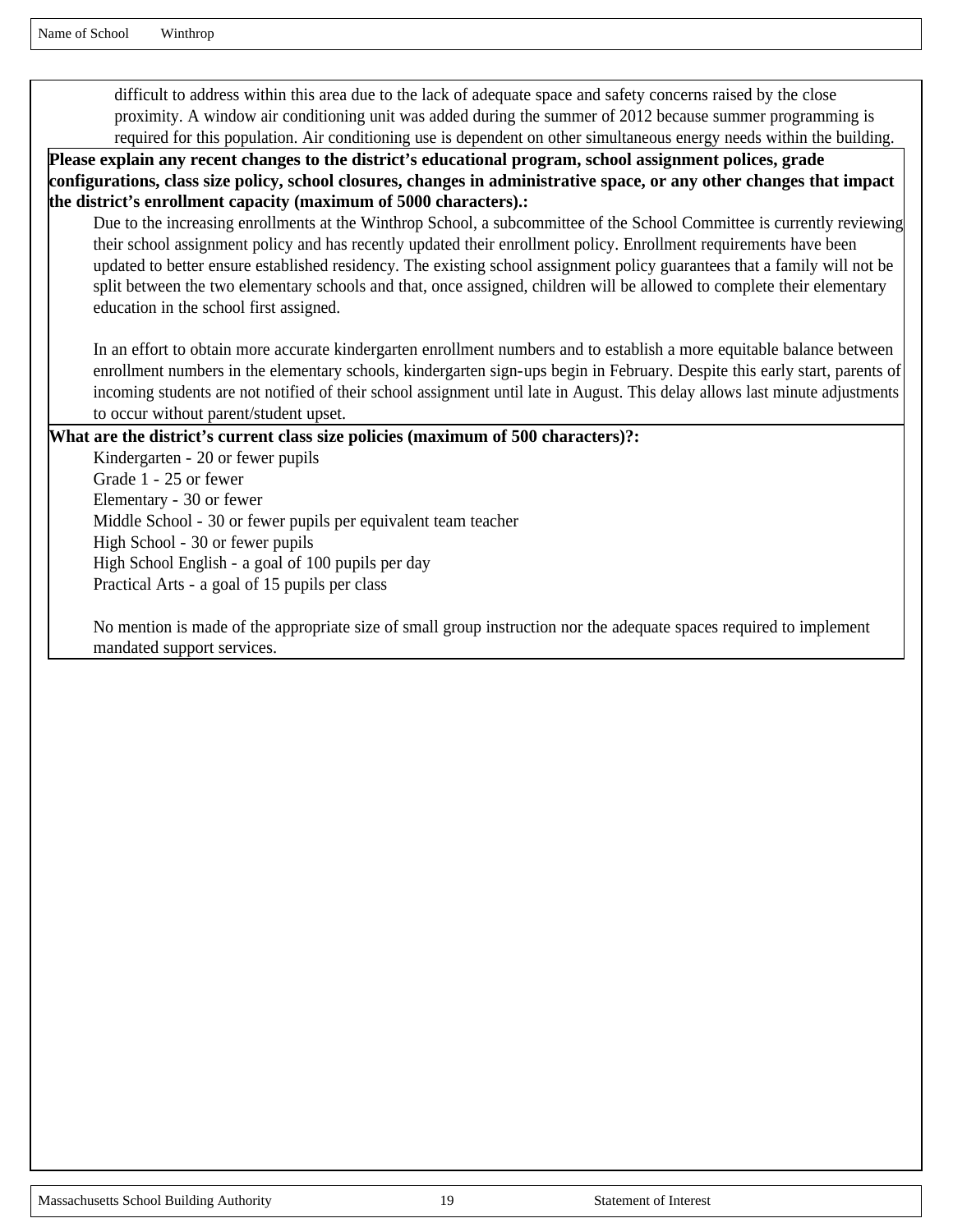*Question 1: Please provide a detailed description of the issues surrounding the school facility systems (e.g., roof, windows, boilers, HVAC system, and/or electrical service and distribution system) that you are indicating require repair or replacement. Please describe all deficiencies to all systems in sufficient detail to explain the problem.*

Heating/Cooling

HVAC system: The Winthrop School is the only remaining school building in the district that is heated by forced steam. Running at 80% efficiency, rather than 90-95% efficiency afforded by forced hot water, this system is inefficient and difficult to control, resulting in uneven heating throughout the building. The univents found in the classrooms are original to the building and require constant repair. No heat recovery is possible and fresh air ventilation is limited. An energy audit completed in 2006 identified that the gas usage doubled when a new boiler was put in. One suggested cause is that water treatment has not been done, leaving scaled boiler pipes and lower efficiency results. Currently, no heat recovery is capable and ventilation in classrooms is poor. Three roof exhaust units require replacement with new roof/curb units.

Oversized, double-paned Anderson windows outfit the majority of the building. The abundant natural light is valuable; however, ineffective window shades contribute to uneven heating/cooling across the building. Fifteen percent of all windows possess broken latches and/or seals, contributing to energy loss. block windows exist in the cafeteria. Part of the original building construction, these windows require replacement as seals and seams have deteriorated.

The envelope of the building consists of low R-vale brick. If clad with Dry-Vit or a similar product, energy efficiency would be increased.

Life-threatening medical conditions and mandated summer programming require air conditioned classrooms during warm days. Inefficient window and/or portable air conditioning units are used with limited effect. Poor electrical energy distribution along the 800 amp system means that simultaneous use of either technology or air conditioning in multiple classrooms results in blown fuses. Staggered use is the only option.

In 1985, a non-freight, 4x5 ft. elevator was installed to provide access to the second floor. Aging components, as well as the limited repair sources, have created serious safety concerns. Despite regular inspections, frequent breakdowns, including one in which a staff member and student were inside for 30 minutes, have created non ADA-compliant conditions.

#### Electrical concerns

As mentioned above, the building is serviced by an 800 amp system, inadequately designed for today's educational needs. Technology use must be restricted on days during which AC units are required or power outages occur. Local area network hubs are inefficient in multiple areas of the building due to power inconsistencies.

The bell system, dependent on electricity, shorts out frequently whenever power outages occur. Clocks, which run off this bell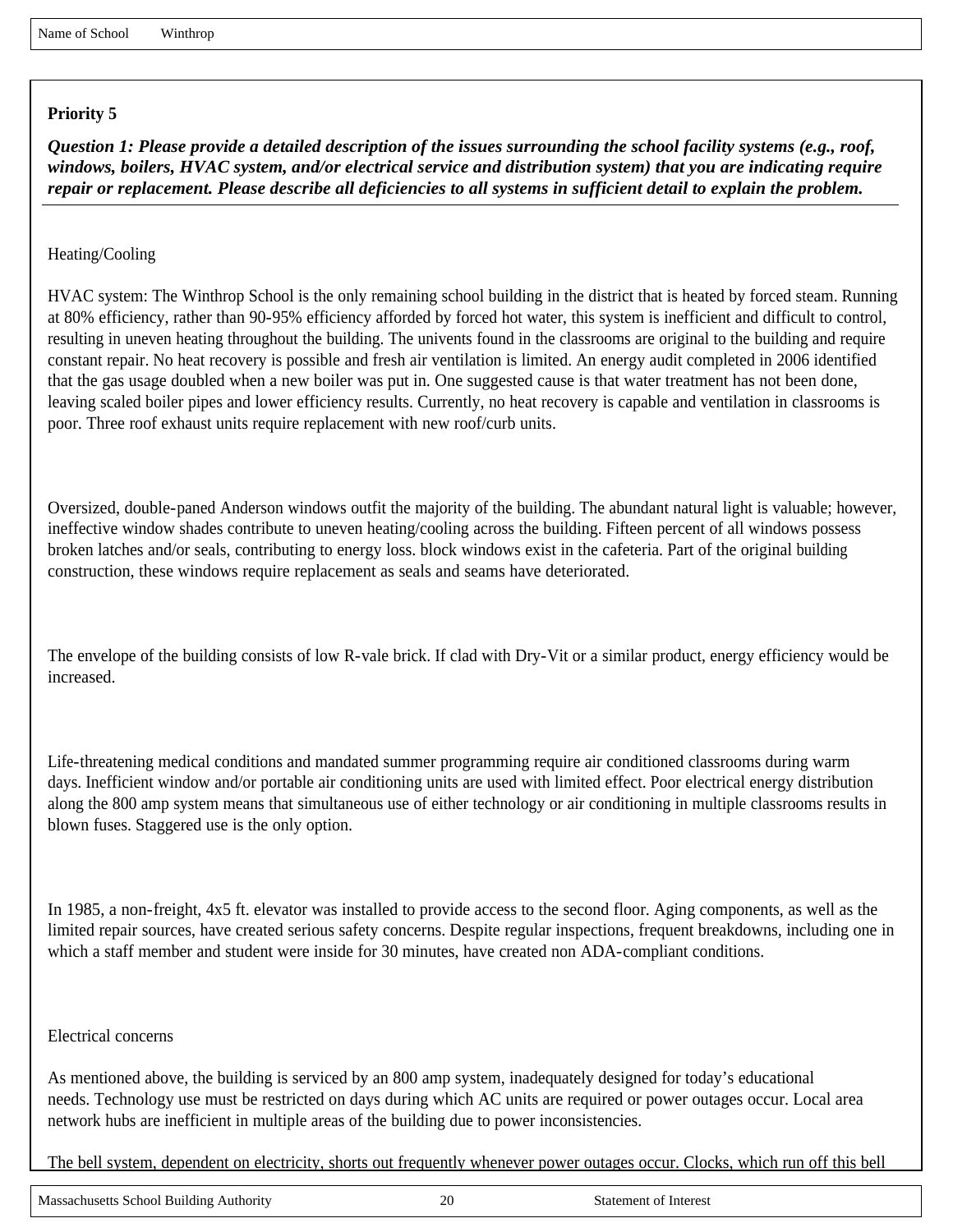system, are increasingly difficult to repair due to age, resulting in a variety of time displays throughout the building. Power outages require manual adjustments in the clock system.

Outdated kitchen equipment

Most food preparation equipment is original to the building and non-functional. Through a recent donation the three nonfunctional ovens were replaced with two new convection ovens. The remaining original convection oven heats unevenly and is often rendered unusable due to the hinges breaking on the door. The hooded vent is inadequate and inefficient. A lack of commercial dishwasher means non-recyclable trays and serving containers are used. Inefficient stand-alone freezers and coolers are used for food storage, although recent parent donations have allowed the purchase of a walk-in cooler. These units contribute to the considerable heat in the kitchen space, generated by inefficient, broken and outdated equipment.

Outdated bathroom fixtures

All plumbing is original to the building. Ninety percent of all free-standing sinks and bathroom fixtures are original to the building. With no water conservation fixtures in place, costs for water and sewage are considerable. Frequent leaks and overflows create daily safety hazards in bathrooms.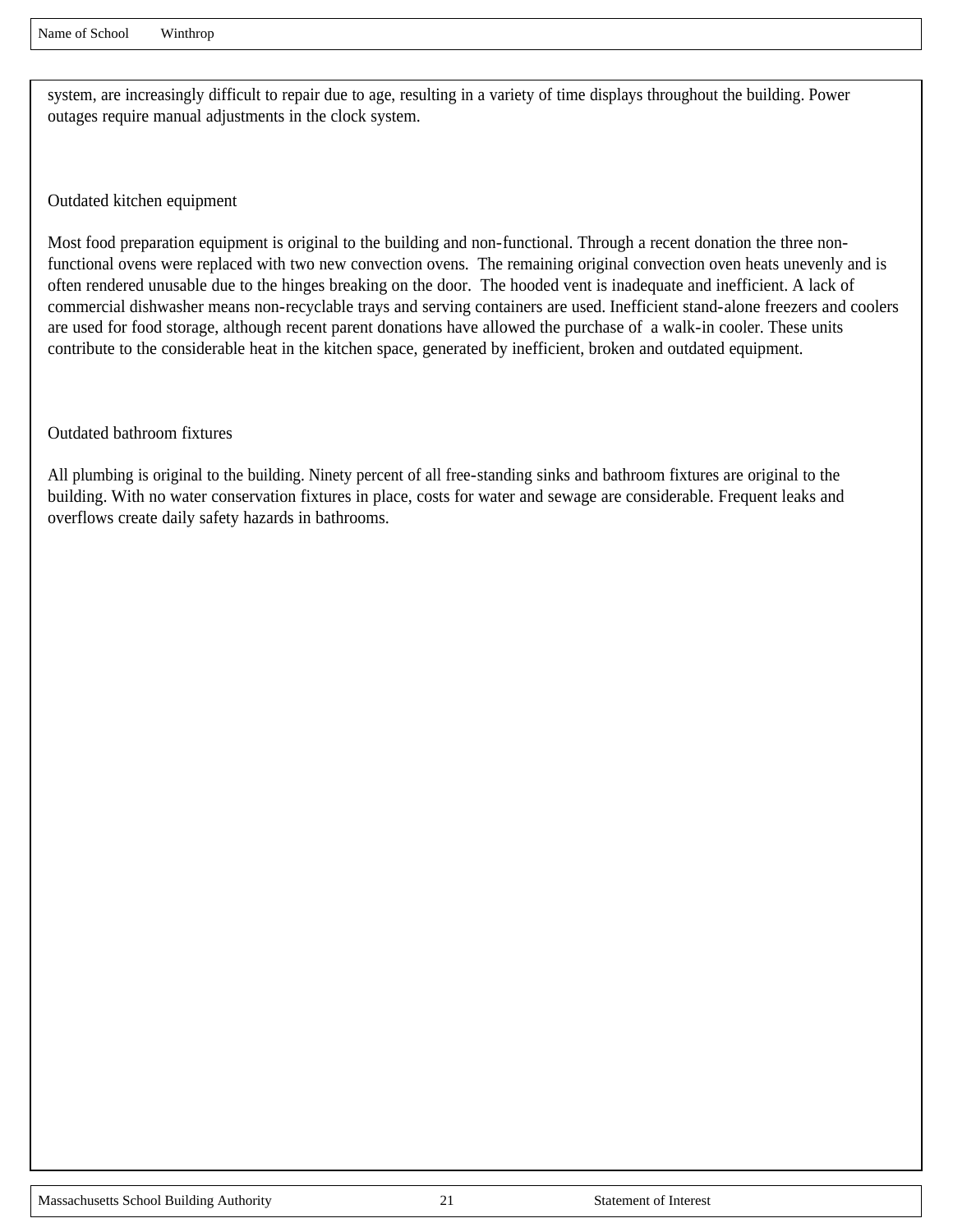*Question 2: Please describe the measures the district has already taken to mitigate the problem/issues described in Question 1 above.*

In January 2006, an energy audit was completed by L.C.I. Energy. In 2011, the Department of Public Health completed an air quality assessment.

WJE Engineering of Boston completed a steam pipe relocation and air sealing pipe insulation in one section of the walls in the 1990 addition to address freezing steam pipes and, consequently, univent shut downs in two classrooms. The steam pipes were moved inside to the heated spaces.

Two new low pressure steam boilers with dryers and compressors for pneumatics were installed in 2005/2006.

Nine door replacements have been completed over the past four years to increase energy efficiency.

Old building main electrical transformer was removed from inside of the building electrical vault. A new exterior vault and transformer with new leads was installed in 2010. This upgrade was intended to improve power transfer to the building.

Upgrades lighting/motion sensors; Old T-12 lights were replaced with new T-8 fixtures and electronic ballasts with motion sensors.

Through parent donations, a walk-in cooler was recently purchased for the kitchen to improve storage facilities as well as reduce the dependence on stand-alone cooler units. A new steam table was also installed in 2012, replacing faulty equipment responsible for considerable food waste.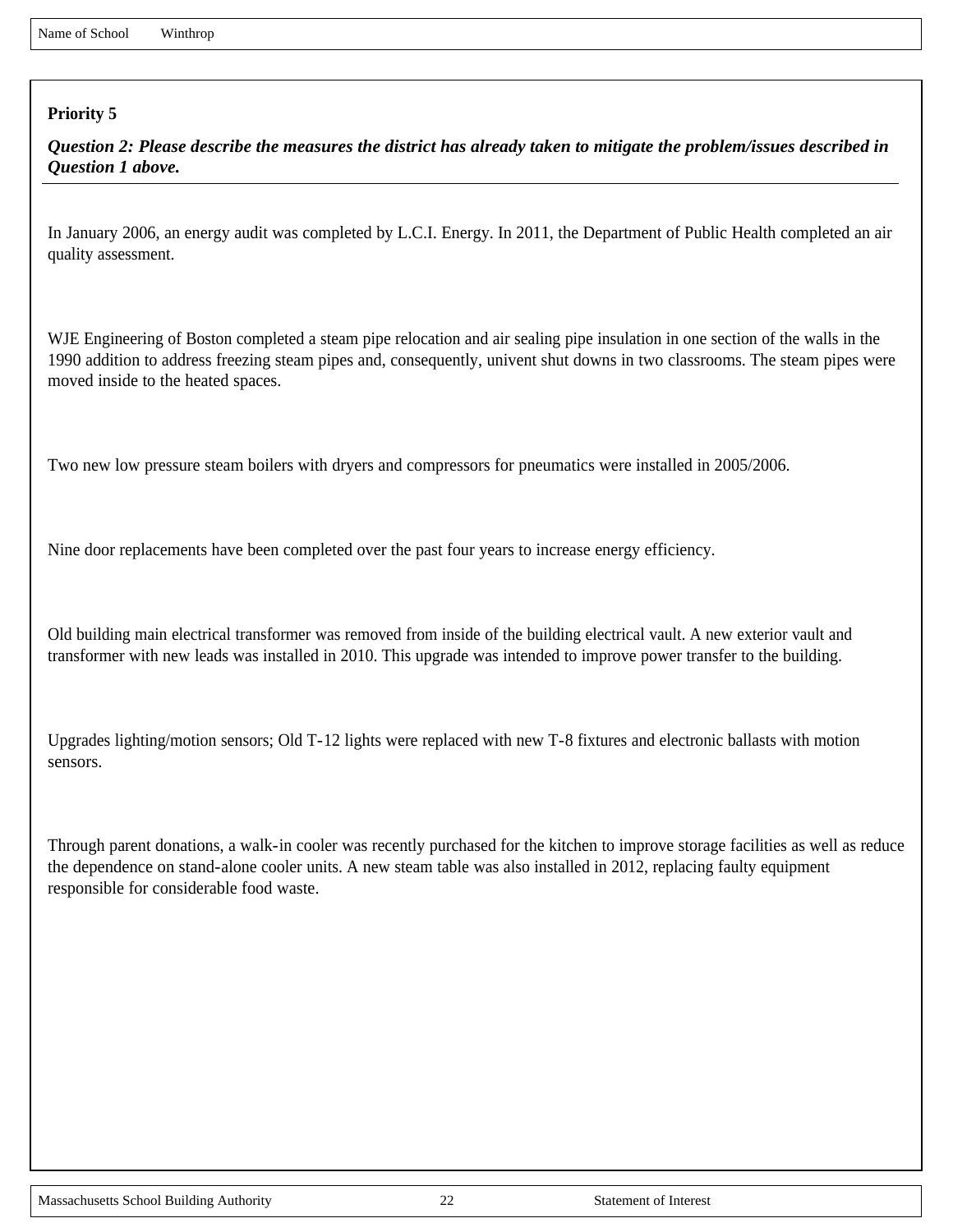*Question 3: Please provide a detailed explanation of the impact of the problem/issues described in Question 1 above on your district's educational program. Please include specific examples of how the problem prevents the district from delivering the educational program it is required to deliver and how students and/or teachers are directly affected by the problem identified.*

The uneven heating throughout the building creates uncomfortable learning and working conditions while, simultaneously, limiting use during the year. The excessive heating on the sunny side of the building, combined with poor ventilation on the second floor creates classrooms above 75 degrees F, consistently over many days, in the early and late portions of the school year. At times, students must work in the hallways or outside, especially in the afternoon. Even cleaning the upstairs is hindered by the heat, making unsafe working conditions for the custodial staff in the summer. Similarly, in order to heat some of the classrooms comfortably during the winter, other classrooms must be overheated. The temperature in the psychologist's testing area/speech service office exceeds 90 degrees F when the building is being heated, requiring fans and open doors or the space is rendered useless. Summer use is severely restricted. Mandated programming must be delivered on the first floor only. Programming needs outstrip the availability of rooms, thus requiring a staggered service schedule. Air conditioning, required for student medical conditions, is available in limited locations and is provided by inefficient, temporary window air conditioning units. Heating costs remain considerable, surprisingly, since the new boilers have been installed.

Electrical use for our building exceeds the capability of our 800 amp service, especially on days in which the AC units are in use. Fuses blow throughout the building unless use is staggered and deliberately planned. As a result of inconsistent accessibility, many teachers integrate limited technology into their instructional practices. The technology standardly used in many of today's classrooms is inaccessible due to electrical deficits. Only two outlets exist in many classrooms resulting in extensive extension cord use. Clearly, this creates a safety hazard.

In the kitchen, our outdated and broken equipment restricts access to fresh, nutritious meals. Food storage and preparation capabilities dictate the menu options, rather than creating options based on current nutritional standards. Free-standing coolers and freezers draw considerable electricity and generate heat into an already warm space. Insufficient ventilation exists. The tile floor is in need of repair. The lack of a commercial dishwasher results in non-recyclable dependency, eliminating an opportunity for the town to save money with regard to its trash costs.

In our bathrooms and custodial closets, leaking and old fixtures result in unnecessary and wasteful water use. In each of the four student bathrooms there exist toilets and urinals that constantly run. Leaking sinks and overflowing toilets create a safety hazard of wet floors, particularly concerning for our students with physical handicaps. No ADA-compliant sinks exist in our four student bathrooms and, due to the size of bathrooms stalls, handrails are ineffective as they are located too far away from the toilet.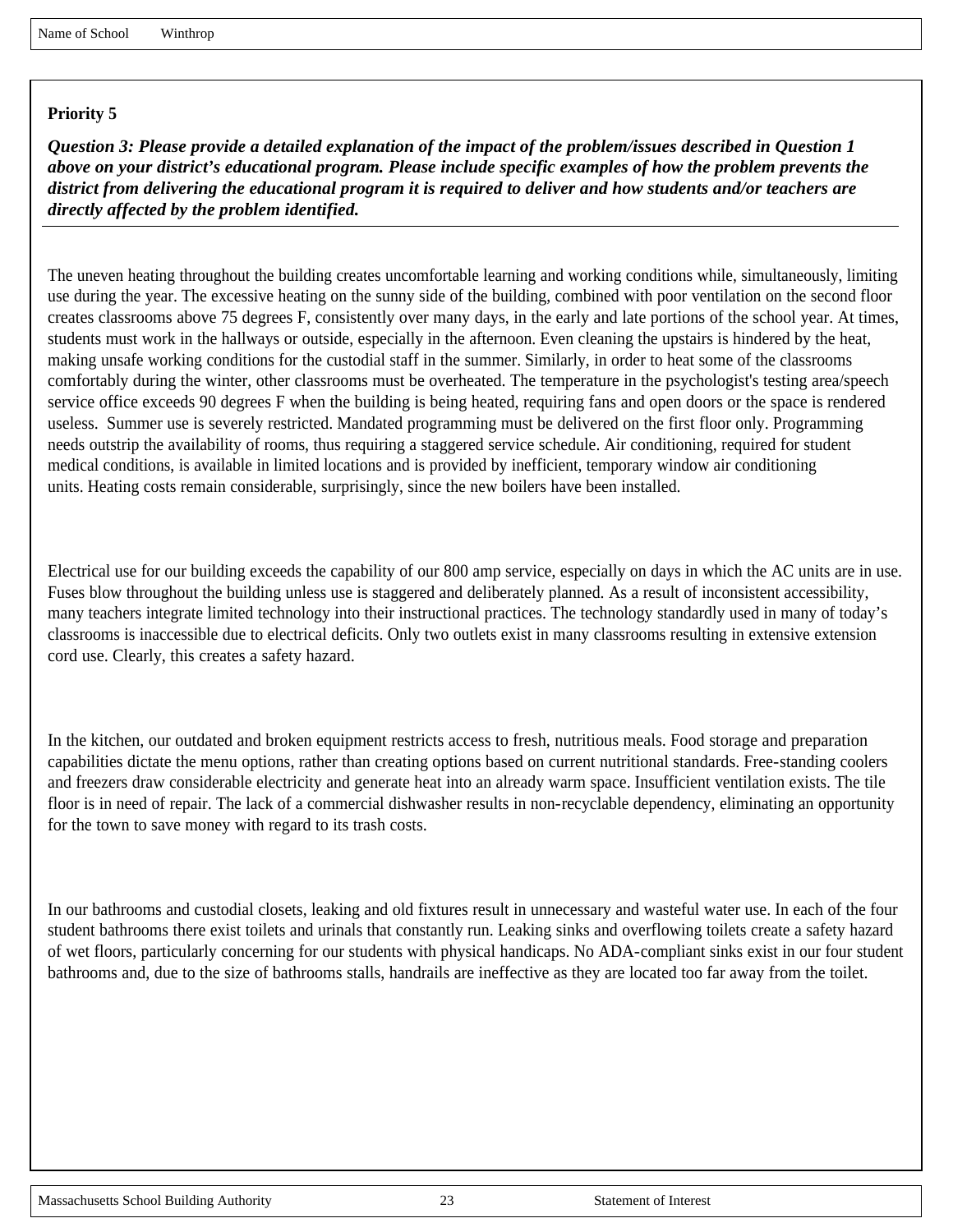*Question 4: Please describe how addressing the school facility systems you identified in Question 1 above will extend the useful life of the facility that is the subject of this SOI and how it will improve your district's educational program.*

Public education is all about access. At a minimum, students require access to current educational methods and comfortable, appropriate learning conditions. In our building today, students do not have access to these minimal standards due to the age and condition of the building. Inconsistent heating/cooling, outdated bathrooms fixtures and a dubious elevator limit access to appropriate learning conditions. Electricity barriers restrict technology access within the context of instruction. Our poorly-equipped kitchen makes access to fresh, in-the-moment food preparation impossible. Additionally, the lack of a commercial dishwasher results in an inability to access the town-based recycling incentives. Improving the facility systems mentioned above would not only allow for safe, year-round use of a much-used facility, but would provide the same access to, what many would consider expected opportunities for our student population that represents the largest economical, racial, and academic diversity in our town.

Programming opportunities are certainly restricted by the building deficits. Preschool programs for 3 and 4 year old are currently only 2.5 hours per day. Expansion of the program to full day is a priority but requires two available classrooms to ensure active and academic space. Additional classroom space for grades 1-5 provides the opportunity to incorporate workstations for students comprised of a learning device, speakers, headphones, charging stations, etc. as classes might either flow from one space to another or be divided into smaller sections.

With the Department of Commerce's data indicating the rapid expansion of science, technology, engineering and math (STEM) occupations, our inability to offer strong programming in this area is a distinct disadvantage to our youth. From proper access to working technology to science laboratory space, long range project space for students to storage for engineering materials, a renovation would include teaching and meeting spaces specifically designed to support the active, technology-rich, long term project nature of these fields. The lack of proper-sized school-wide spaces, such as the gymnasium, cafeteria and performing space, poses safety risks. With the new renovation, equipment promoting lifestyle fitness could be employed in instruction, musical and guest performances could be shared with the student body and community safely, and the environment at lunch would be more conducive to recycling, beneficial eating habits and socialization.

One major deficit in our programming is that of proper spaces for social skills instruction. Meeting spaces for students, parents and staff is non-existent. By providing an available space for our School Social Worker, small group role plays, conversations and conflict resolution strategies could be effectively shared. Meeting spaces for parents and staff conversations would improve home/school collaboration. Meeting spaces for teachers would support the district's efforts to support effective professional learning communities focused on student improvement.

#### **Please also provide the following:**

**Have the systems identified above been examined by an engineer or other trained building professional?:** NO

**If "YES", please provide the name of the individual and his/her professional affiliation (maximum of 250 characters)::** 

**The date of the inspection::** 

**A summary of the findings (maximum of 5000 characters)::**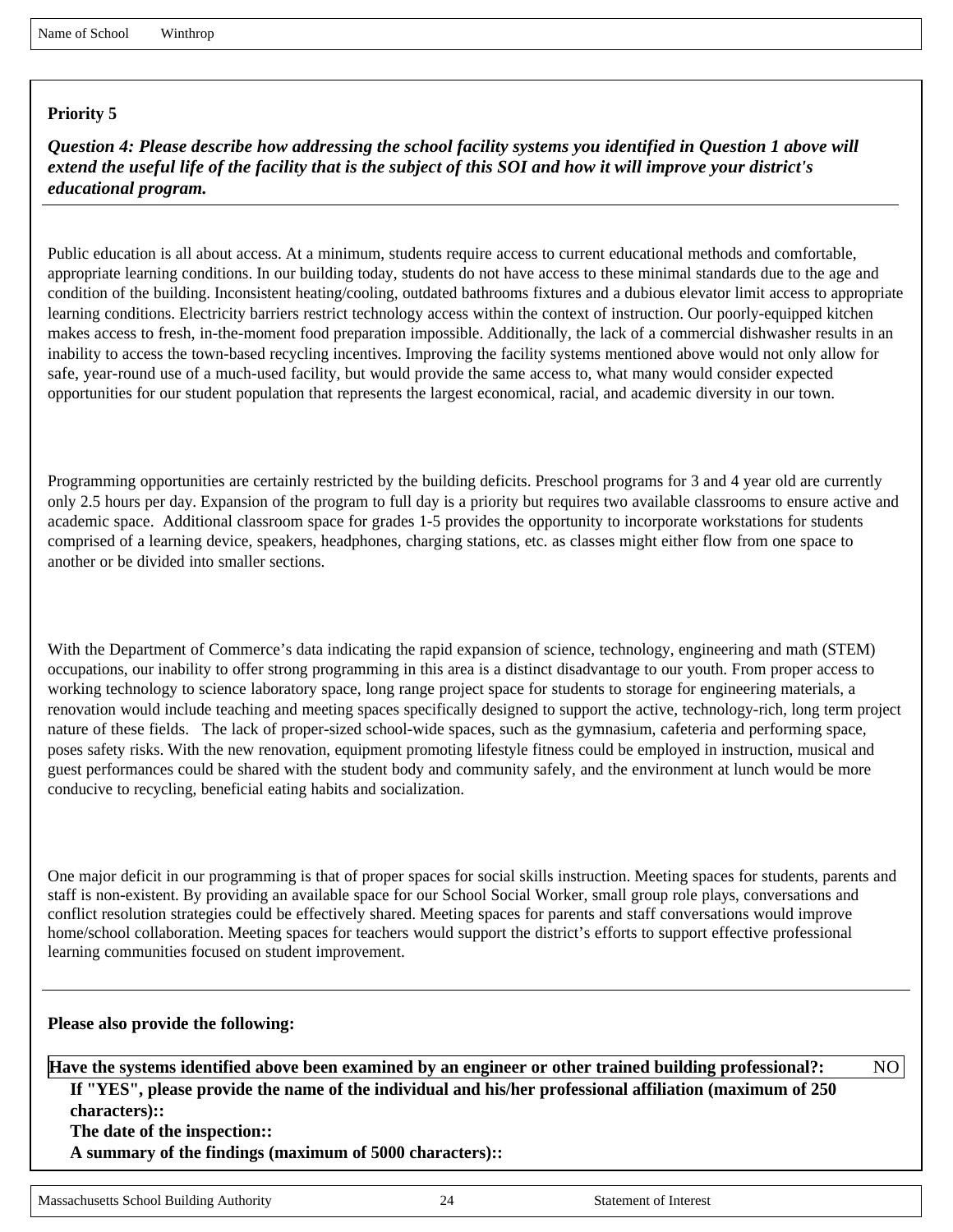N/A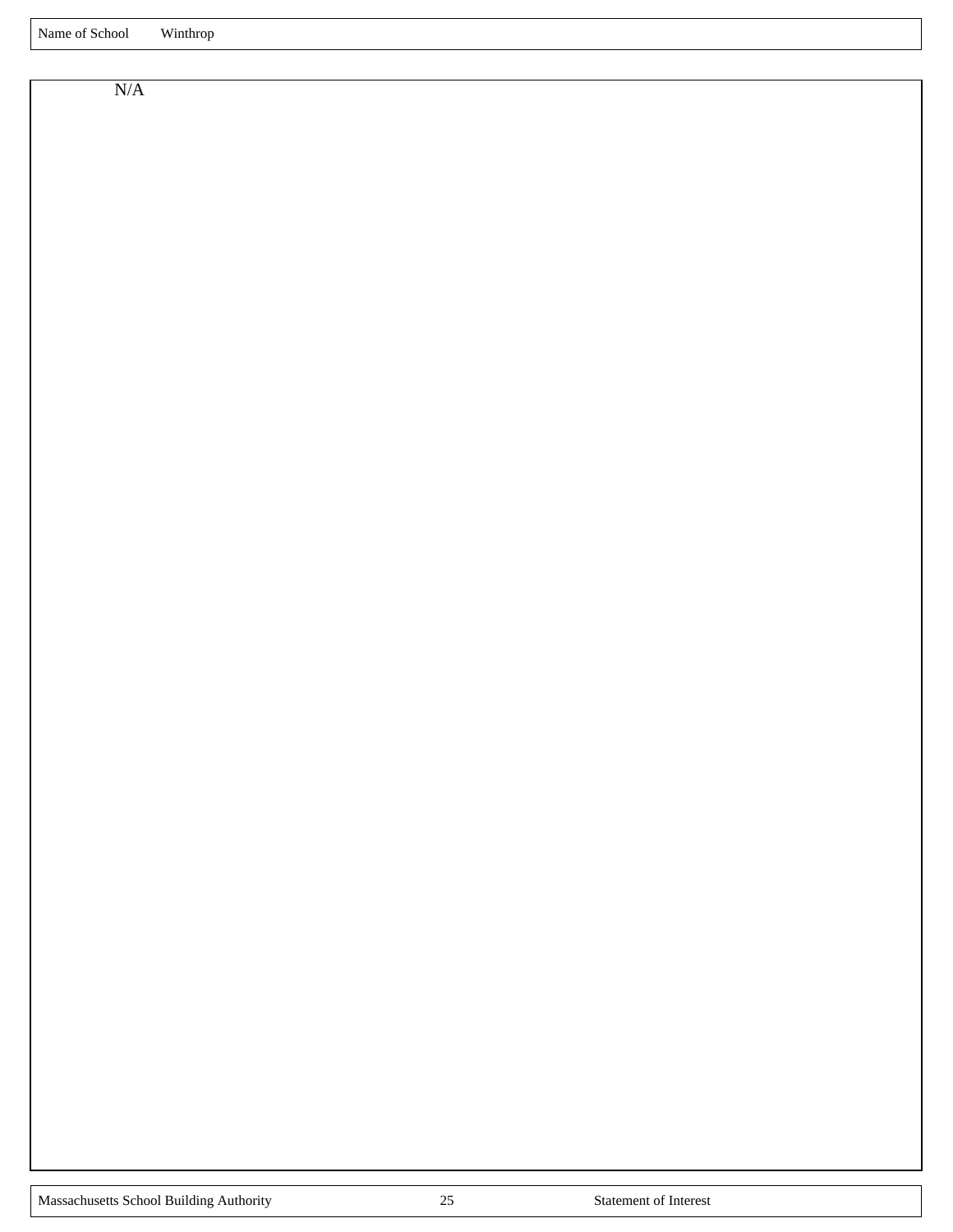*Question 1: Please provide a detailed description of the programs not currently available due to facility constraints, the state or local requirement for such programs, and the facility limitations precluding the programs from being offered.*

Winthrop School's learning community is comprised of students with a variety of abilities, disabilities and family circumstances. Our goal of creating learning environments that advance the achievement and growth of all of our students is hindered by the aging facility. The unreliable, unsafe elevator, as well as other non-compliant Americans with Disabilities Act (ADA) issues, creates an incredible barrier for access. Within our student population, several students have physical disabilities, making traversing staircases challenging and unsafe. Used daily by multiple students with disabilities, our aging elevator has been out of service multiple times during this school year alone. During one of these breakdowns, a staff member and a highly anxious child were trapped in the elevator. Firemen were unable to release the door with the fire key. No access exists above or below the elevator shaft. Technicians from the elevator company, generally located over one hour away, were dispatched. Release occurred after thirty very long minutes. Since the incident of failure with people inside the elevator occurred, staff and students are extremely hesitant to use this unreliable equipment. Several of our students who use the elevator have seizure disorders and delayed release coupled with building anxiety could result in a life-threatening medical emergency. Currently, staff and students who would normally take the elevator are often taking the staircase, requiring specific instructions from a Physical Therapist and raising a new set of safety concerns. Moving all programs for students with disabilities to the ground floor is segregating and impossible.

Similarly, bathroom fixtures that are too high, do not allow for wheelchair use and are outfitted with grab bars on stall walls that are spaced too far away for effective use, create health and safety concerns for many of our students. Inappropriate thresholds and non-accessible, outdated playground equipment join the growing list of barriers that exist in the lives of our students.

Safety concerns are also the result of obsolete interior doors. Our largest spaces, such as the gymnasium and cafeteria, are unlockable, leaving students vulnerable in intruder scenarios. Classroom doors are locked from the hallway only, requiring staff with keys to be present in all spaces should a situation require lock-ins. Each year, we fail to pass local lock down drills run by the police department.

Educationally, teachers and students experience program restrictions due to the obsolete building and the overcrowding resulting in the use of a substandard modular for classes. Gross motor and aerobic activity is restricted due to the substandard size of the gym and the multi-purpose use of the cafeteria that is filled with safety hazards. Broken, obsolete and inefficient kitchen equipment, such as stoves, mixers, and free-standing coolers, hinder the purchase, storage and preparation of healthy meal choices. The lifting tile floor is cited as a health concern. The lack of a dishwasher means a substantial number of styrofoam trays are used each day. With an increased focus on childhood obesity, this inability to promote aerobic activity and provide nutritious meals is a considerable ethical, as well as educational, barrier for our students.

The lack of properly placed electrical outlets and overcrowding severely restrict access to technology. Less than one fourth of all classrooms possess an interactive whiteboard and/or visual teaching display. The majority of rooms have three or four desktop computers clustered over heating univents, a location chosen to reserve as much space as possible for student furniture and movement. An unreliable power source results in inconsistent internet access. An existing cluster of twelve computers serves as our "computer lab", insufficient for a classroom's simultaneous use and in competition with any use of the library. Instructional best practices that call for integration technologies are out of reach for both our teachers and students.

Students with disabilities, who most frequently require programming sensitive to minimized distractions, are forced to work at the end of hallways or in a classroom space subdivided by office partitions. Services for students with hearing loss occur in open areas, lacking the closed space recommended by audiologists. For students struggling with behavioral challenges, no break-out space exists to address maladaptive behaviors, creating both a safety and privacy issue. At this time, our non-communicative classroom houses the maximum number of students the space will hold with no room in the building for expansion. This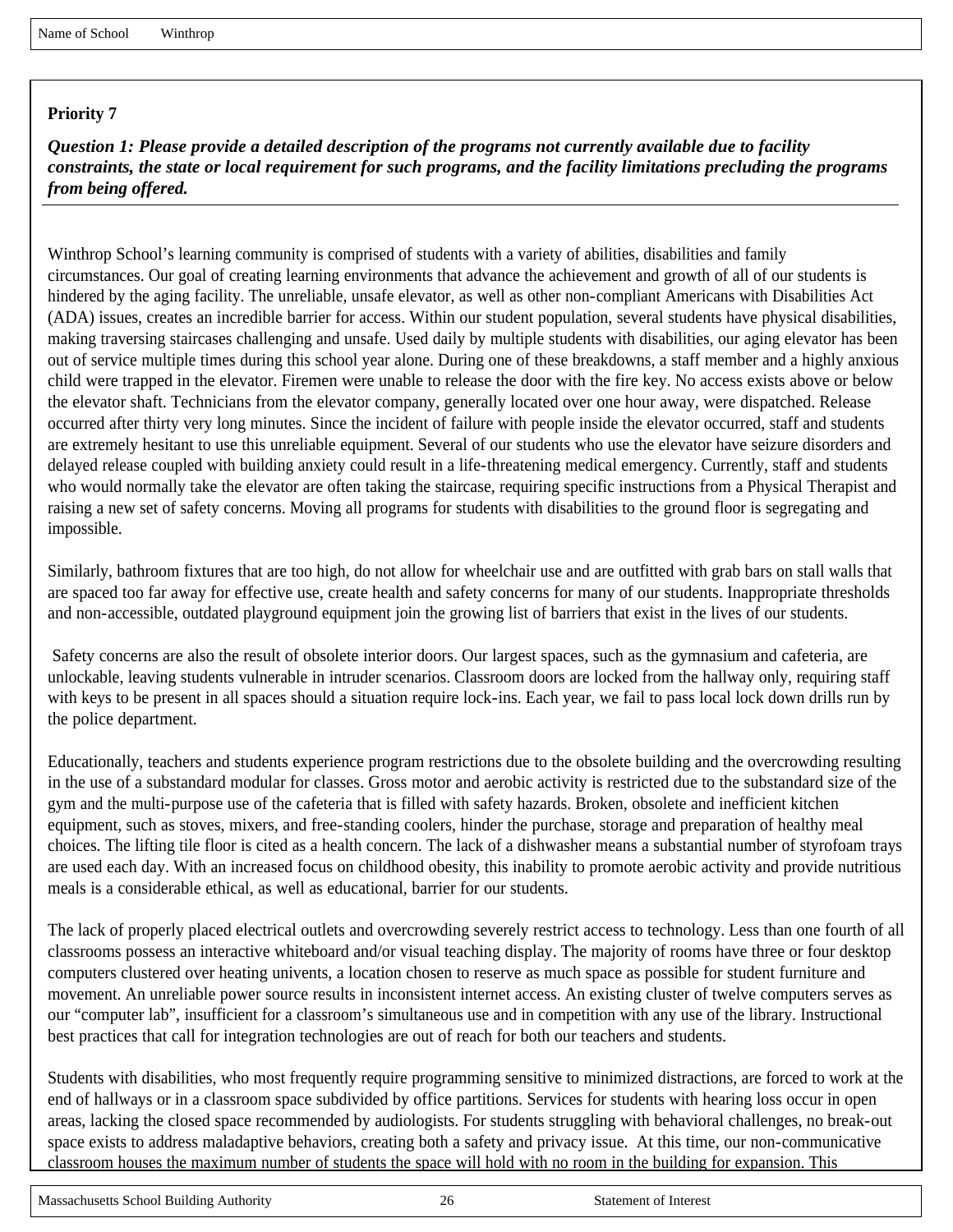converted teacher's lunch room space serves our autism population, contains limited storage space and is segmented into limited spaces using non-secured office cubicles. The lack of space, as well as updated features such as a two-way mirror, limits staff and parent education regarding programming and student outcomes. The OT space is currently shared with physical therapy services. The programming requirements of a sensory diet are unfulfilled due to the lack of space for adequate educational and physical materials.

Summer programming, required for one third of our student population, and medical needs demand air conditioning. Inefficient window and/or portable units are used with limited success. The inability to create safe, healthy working conditions for students dramatically impacts our ability to plan, schedule and implement student learning requirements.

Preliminary reports for incoming kindergarten students identify considerable developmental delays. Specialized programming that requires time in a substantially separate classroom will not be possible in our obsolete, overcrowded building. Outplacements dictated by lack of space and inappropriate toileting facilities will be costly and reduce resources available to our existing population.

The lack of appropriate meeting space impacts educational programming in myriad ways. With no shared lunch room and/or meeting space, teaching teams are unable to confer, plan and interact in any prolonged manner while school is in session. Parent and team conferences, currently competing for space and/or occurring in competition with music instruction, are restricted in frequency and time. Student services that are delivered in groups, such as social pragmatics, are also limited by the lack of meeting space.

Many inadequate spaces are used for instruction and services. Instrumental lessons on the stage competing with physical education instruction require students who must move into the hallway to receive instructions. Psychological testing occurs in an over-heated converted office. Results of testing are in question when considering the testing conditions under which each student was examined. Every space is required, despite strategic planning, during state-wide testing windows. From the principal's office to partitioned library spaces, students are asked to perform their best under less than ideal conditions.

Public education is all about access. At a minimum, students require access to current educational methods and comfortable, appropriate learning conditions. In our building today, students do not have access to these minimal standards due to the age and condition of the building. Inconsistent heating/cooling, outdated bathrooms fixtures and a dubious elevator limit access to appropriate learning conditions. Electricity barriers restrict technology access within the context of instruction. Our poorly-equipped kitchen makes access to fresh, in-the-moment food preparation impossible. Additionally, the lack of a commercial dishwasher results in an inability to access the town-based recycling incentives. Improving the facility systems mentioned above would not only allow for safe, year-round use of a much-used facility, but would provide the same access to, what many would consider expected opportunities for our student population that represents the largest economical, racial, and academic diversity in our town.

Programming opportunities are certainly restricted by the building deficits. Preschool programs for 3 and 4 year old are currently only 2.5 hours per day. Expansion of the program to full day is a priority but requires two available classrooms to ensure active and academic space. Additional classroom space for grades 1-5 provides the opportunity to incorporate workstations for students comprised of a learning device, speakers, headphones, charging stations, etc. as classes might either flow from one space to another or be divided into smaller sections.

With the Department of Commerce's data indicating the rapid expansion of science, technology, engineering and math (STEM) occupations, our inability to offer strong programming in this area is a distinct disadvantage to our youth. From proper access to working technology to science laboratory space, long range project space for students to storage for engineering materials, a renovation would include teaching and meeting spaces specifically designed to support the active, technology-rich, long term project nature of these fields. The lack of proper-sized school-wide spaces, such as the gymnasium, cafeteria and performing space, poses safety risks. With the new renovation, equipment promoting lifestyle fitness could be employed in instruction, musical and guest performances could be shared with the student body and community safely, and the environment at lunch would be more conducive to recycling, beneficial eating habits and socialization.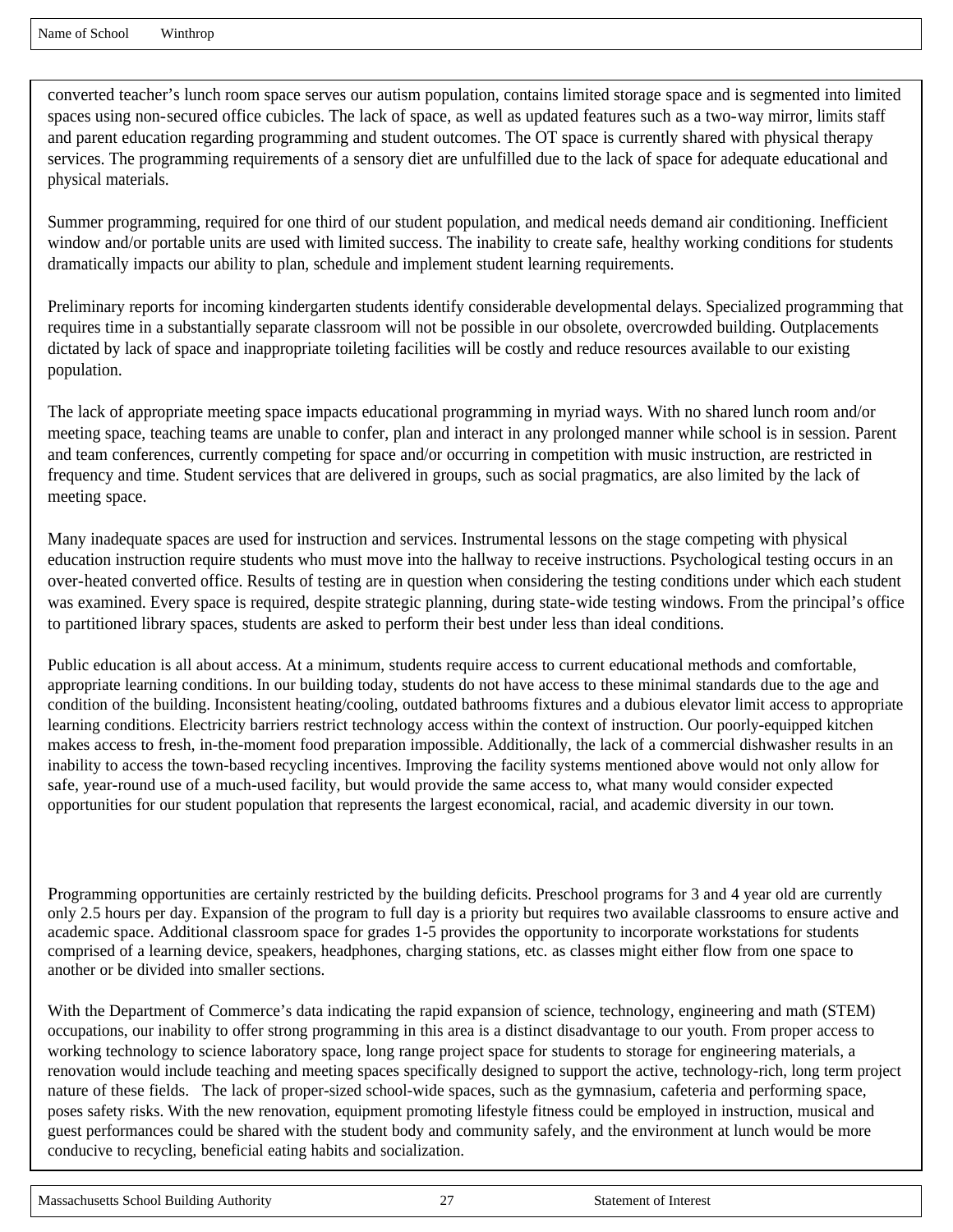One major deficit in our programming is that of proper spaces for social skills instruction. Meeting spaces for students, parents and staff is non-existent. By providing an available space for our School Social Worker, small group role plays, conversations and conflict resolution strategies could be effectively shared. Meeting spaces for parents and staff conversations would improve home/school collaboration. Meeting spaces for teachers would support the district's efforts to support effective professional learning communities focused on student improvement.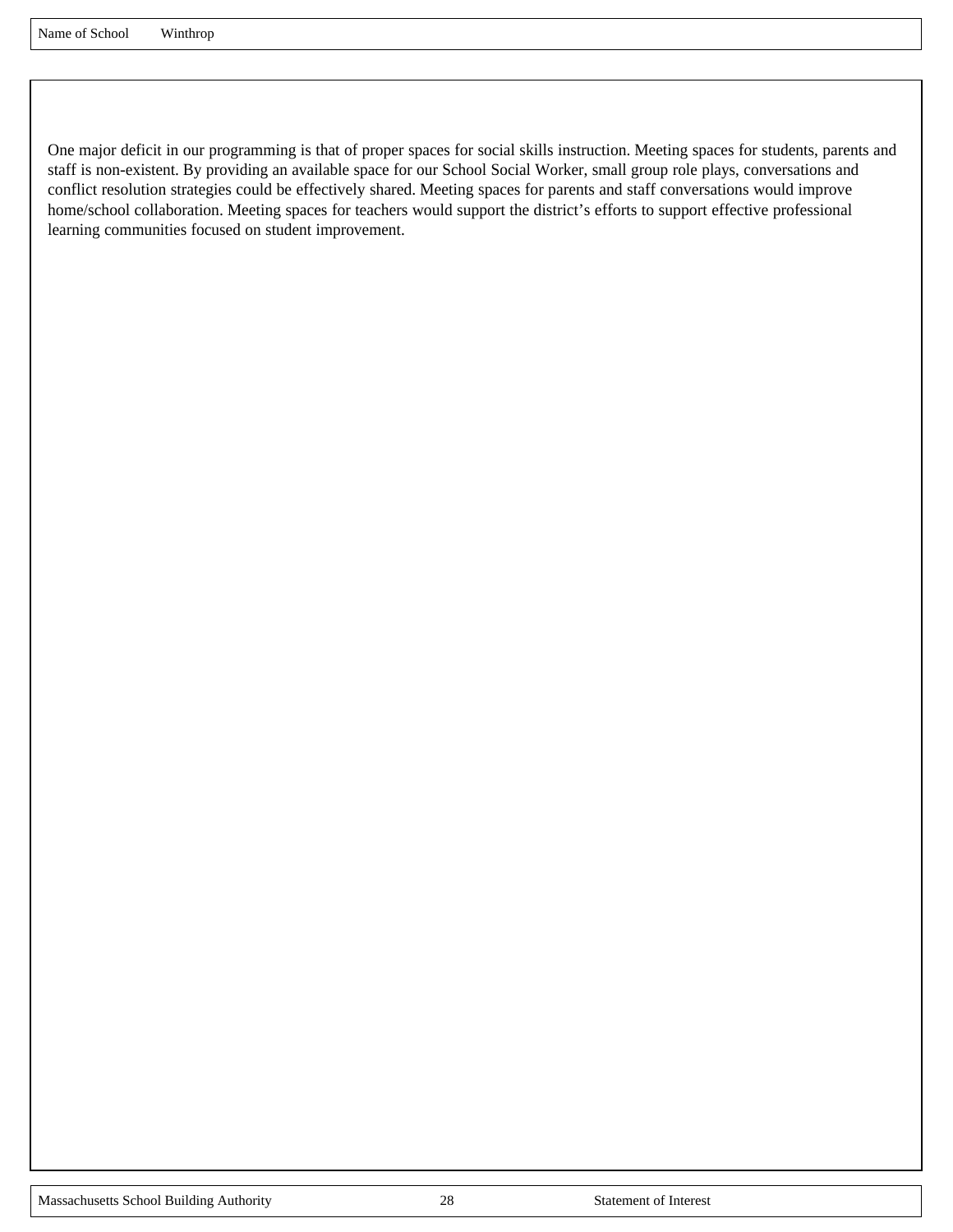*Question 2: Please describe the measures the district has taken or is planning to take in the immediate future to mitigate the problem(s) described above.*

Since the incidents have occurred in the elevator, a donation from local fire department of a fire evacuation chair has been made. This chair allows for safe transport down staircases during an emergency for students with disabilities.

A new addressable fire panel was installed, along with accompanying lights and strobes for one third of the building. New strobes were also installed in the gym and the cafeteria. No strobes or alarms exist in the bathrooms, required by code.

Parent donations funded a walk-in cooler to assist in food storage in June, 2012.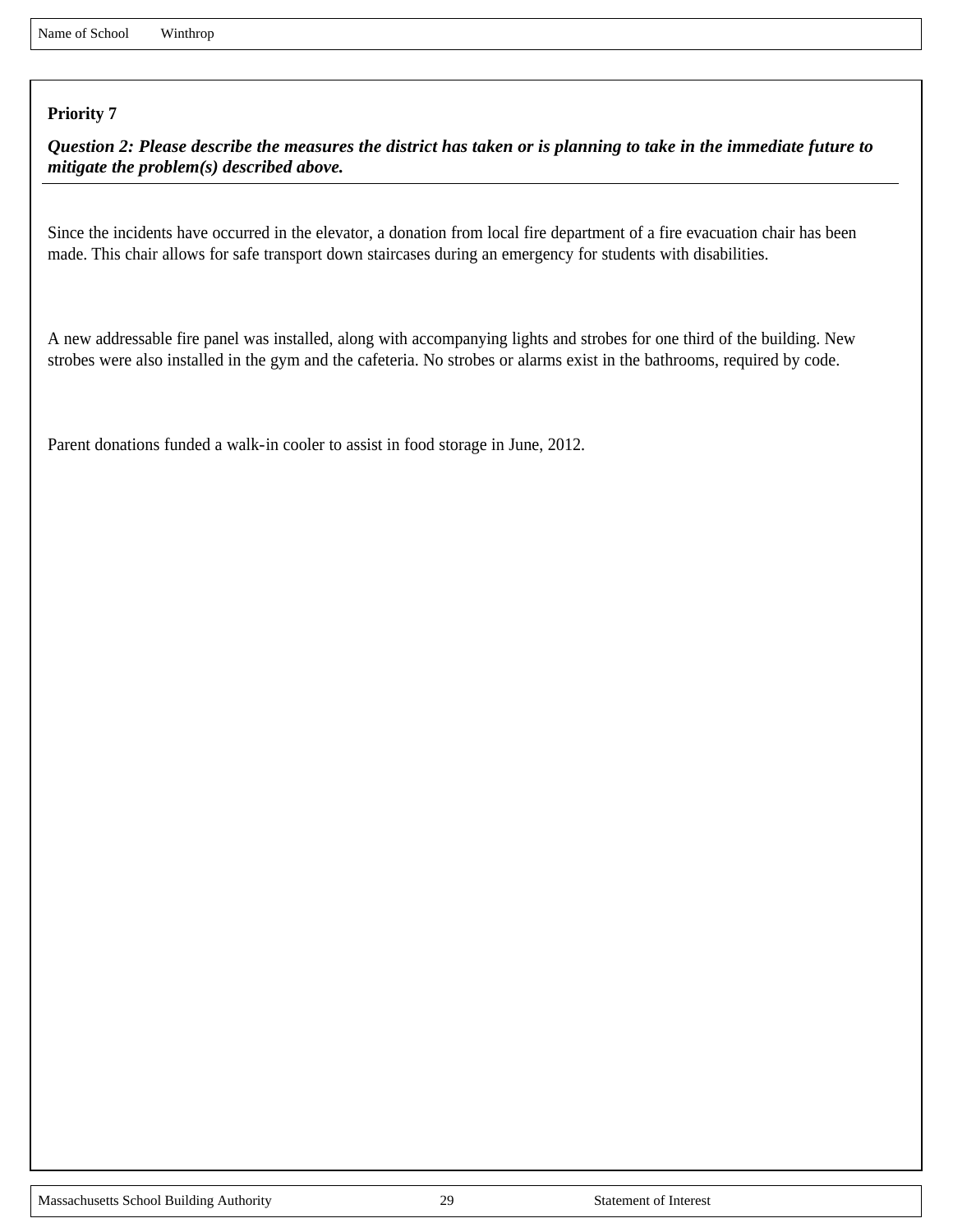*Question 3: Please provide a detailed explanation of the impact of the problem described in this priority on your district's educational program. Please include specific examples of how the problem prevents the district from delivering the educational program it is required to deliver and how students and/or teachers are directly affected by the problem identified.*

Winthrop School prides itself on addressing the social, emotional, physical and educational needs of our students. Changing educational needs of today's students require programs with a wide variety of therapies, technology integration and spaces that foster teamwork and collaboration. In order to do so, the facility must support this expanding programming in flexible, accessible ways.

As stated above and in Priority 5, safe, comfortable learning conditions are a basic right of all students. Heating/cooling issues restrict summer programming locations and timing as well as classroom placements due to medical concerns exacerbated by the heat. Classrooms and grade levels have had to move each year to accommodate concerns regarding ineffective heating/cooling for specific medically-fragile students. Overheated psychological testing rooms create uncomfortable conditions for anxious students.

Throughout the building, access is restricted for our youngest and disabled students. Built as a school for eight to eleven year olds, bathroom fixtures original to the building are too high and/or not reachable for many of our youngest students. ADAcompliant grab bars are inaccessible and frequent leaks from urinals, toilets and sinks create unsafe tile floor conditions. No toileting stations exist despite the needs of our preschool and early education students with autism who have toileting goals.

Movement restrictions exist throughout the building, in part, due to undersized classrooms housing an average of twenty-four students. Student furniture needs take priority, leaving limited instructional flexibility. Gross motor activities are restricted both for regular education physical education classes and students who require a sensory diet such as tire swinging, inversion or weighted blankets. Again, undersized spaces and the need to coexist with other uses/programs in the same space at the same time contribute to this restriction. An appropriate gymnasium would allow instruction in nutrition and obesity reduction programs. Additionally, life style fitness equipment could be integrated within the physical education curriculum.

While a considerable effort has been made to deliver support services within the classroom, the need for a place to deliver pull out services remains. Currently, converted classroom space, subdivided with office partitions, do not provide adequate privacy, noise reduction or instructional materials storage. Services delivered in hallways or any vacant room means that teachers must carry a limited amount of instructional materials to use in explaining and reinforcing concepts. This inability to access a variety of resources when assisting a struggling child handicaps a teacher's effectiveness.

Assistive and integrated technologies are limited and rare due to an inconsistent power supply and internet access, as well as space restrictions and a lack of storage capability. Teachers yearn for the opportunity to use these critical tools with our digital natives. Our structural inability to support these efforts is not only frustrating to teachers, but incredibly concerning in regard to student preparedness for the future. Science, technology, engineering and math instruction is severely limited due to a lack of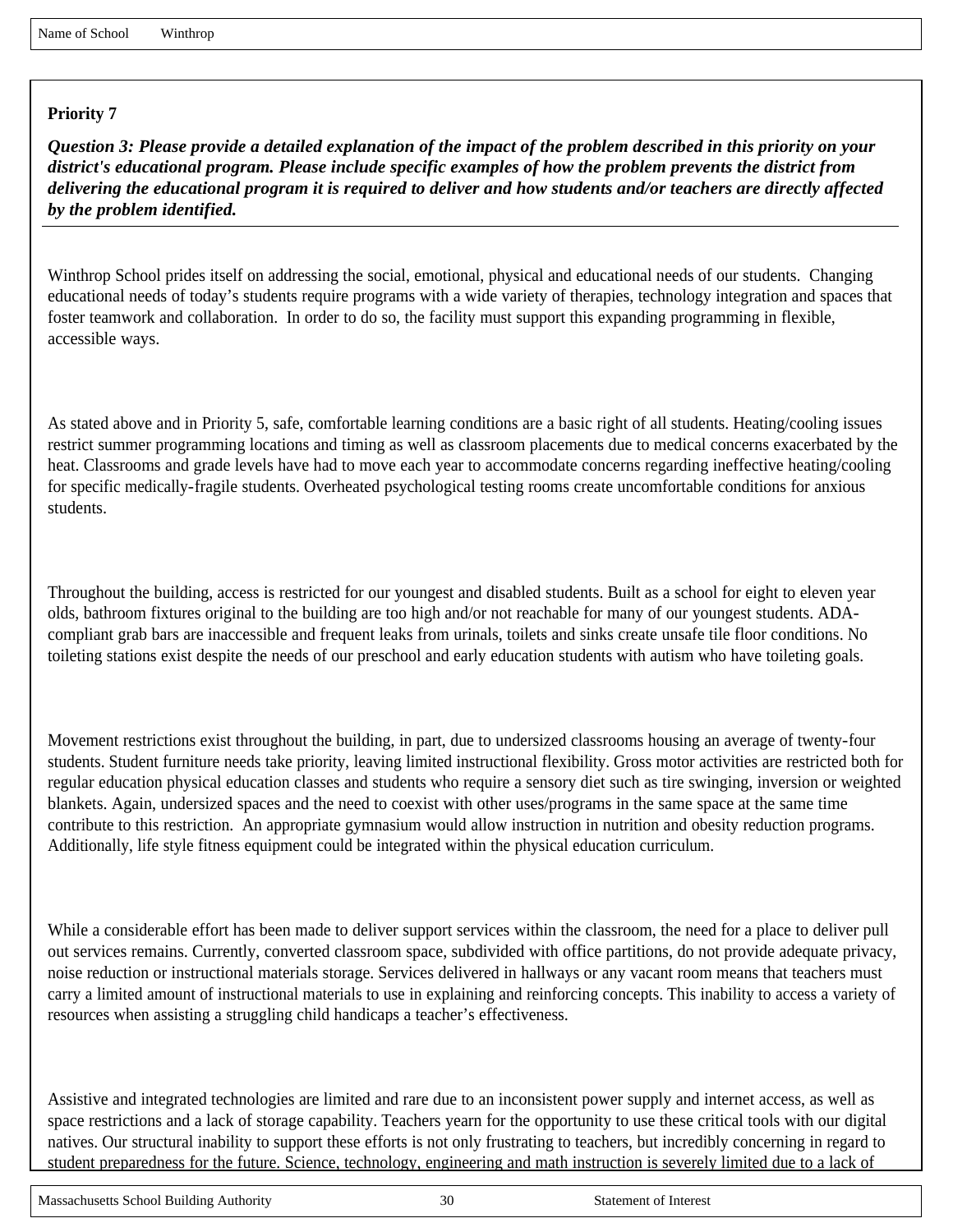consistent working technology, space for science labs and discovery and storage for engineering materials.

Lastly, the lack of sufficient meeting space has a considerable impact on the culture of our school. With no common lunch room, teachers are isolated in classrooms during the minimal time they are without students. Grade level team meetings scheduled for longer than a specialist's block must occur off-site and out of the building or it means that services such as Title I are not possible during the day and/or meeting time. Parent meetings are time-constrained as students return to classroom spaces and/or other services are scheduled for a shared location. Even the limited office space, such as the social worker and principal's offices, allow for only four to six adults comfortably. This inability to work as a professional learning community confines creative programming and educational discussions that would benefit our youth. In days when social skills instruction is a requirement, the insufficient space of the School Social Worker does not allow for social programming as required by the State and our population.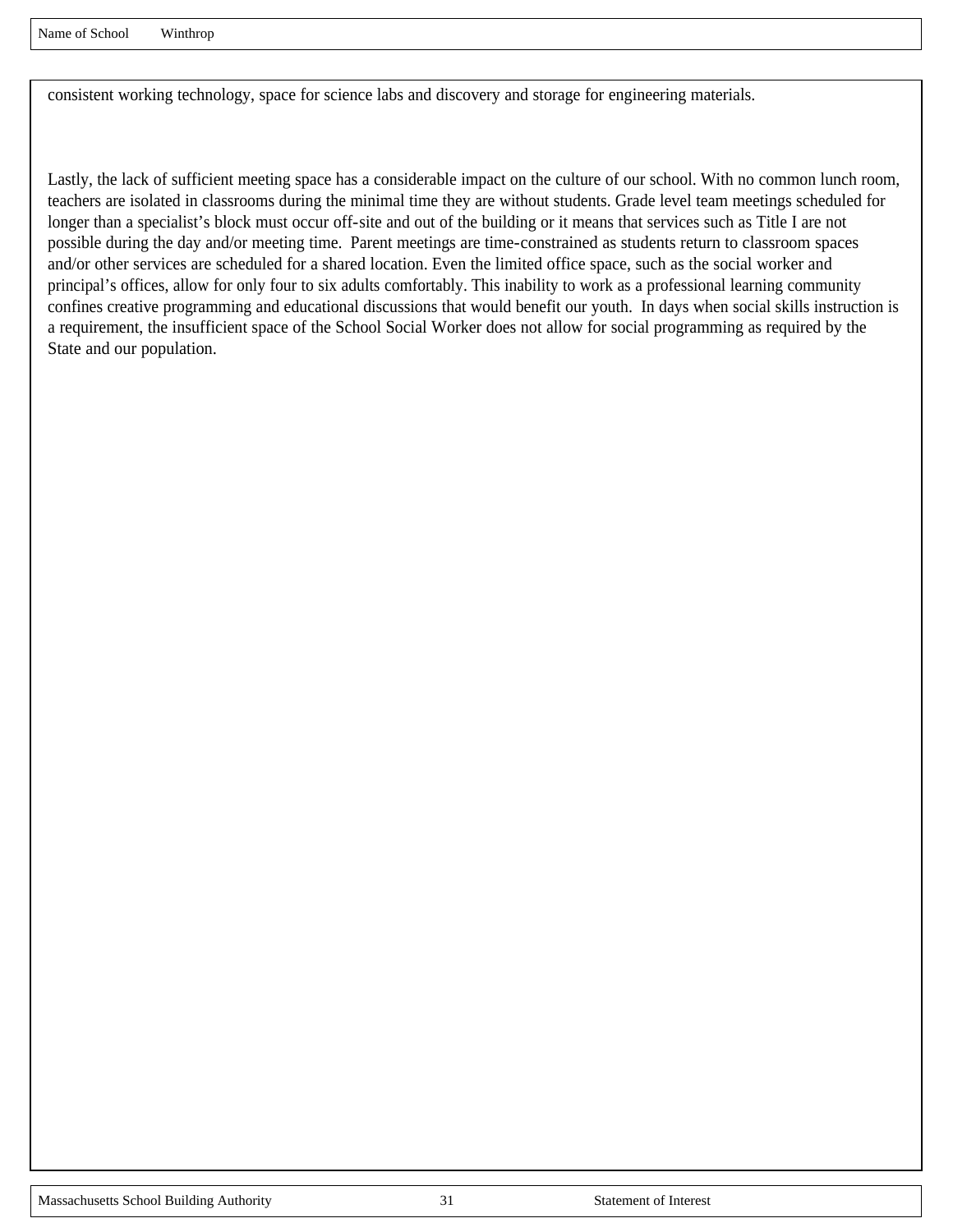# **REQUIRED FORM OF VOTE TO SUBMIT AN SOI**

#### **REQUIRED VOTES**

If a City or Town, a vote in the following form is required from both the City Council/Board of Aldermen **OR** the Board of Selectmen/equivalent governing body **AND** the School Committee.

If a regional school district, a vote in the following form is required from the Regional School Committee only. FORM OF VOTE Please use the text below to prepare your City's, Town's or District's required vote(s).

#### **FORM OF VOTE**

Please use the text below to prepare your City's, Town's or District's required vote(s).

| Resolved: Having convened in an open meeting on _________________, prior to the closing date, the                                    |  |
|--------------------------------------------------------------------------------------------------------------------------------------|--|
| [City Council/Board of Aldermen, 1999] [City Council/Board of Aldermen,                                                              |  |
|                                                                                                                                      |  |
| accordance with its charter, by-laws, and ordinances, has voted to authorize the Superintendent to submit                            |  |
| to the Massachusetts School Building Authority the Statement of Interest dated ______________ for the                                |  |
|                                                                                                                                      |  |
| $[Address]$ which                                                                                                                    |  |
| describes and explains the following deficiencies and the priority category(s) for which an application                              |  |
| may be submitted to the Massachusetts School Building Authority in the future                                                        |  |
|                                                                                                                                      |  |
|                                                                                                                                      |  |
|                                                                                                                                      |  |
|                                                                                                                                      |  |
|                                                                                                                                      |  |
| $\therefore$ [Insert a description of the priority(s) checked off                                                                    |  |
| on the Statement of Interest Form and a brief description of the deficiency described therein for each priority]; and hereby further |  |

specifically acknowledges that by submitting this Statement of Interest Form, the Massachusetts School Building Authority in no way guarantees the acceptance or the approval of an application, the awarding of a grant or any other funding commitment from the Massachusetts School Building Authority, or commits the City/Town/Regional School District to filing an application for funding with the Massachusetts School Building Authority.